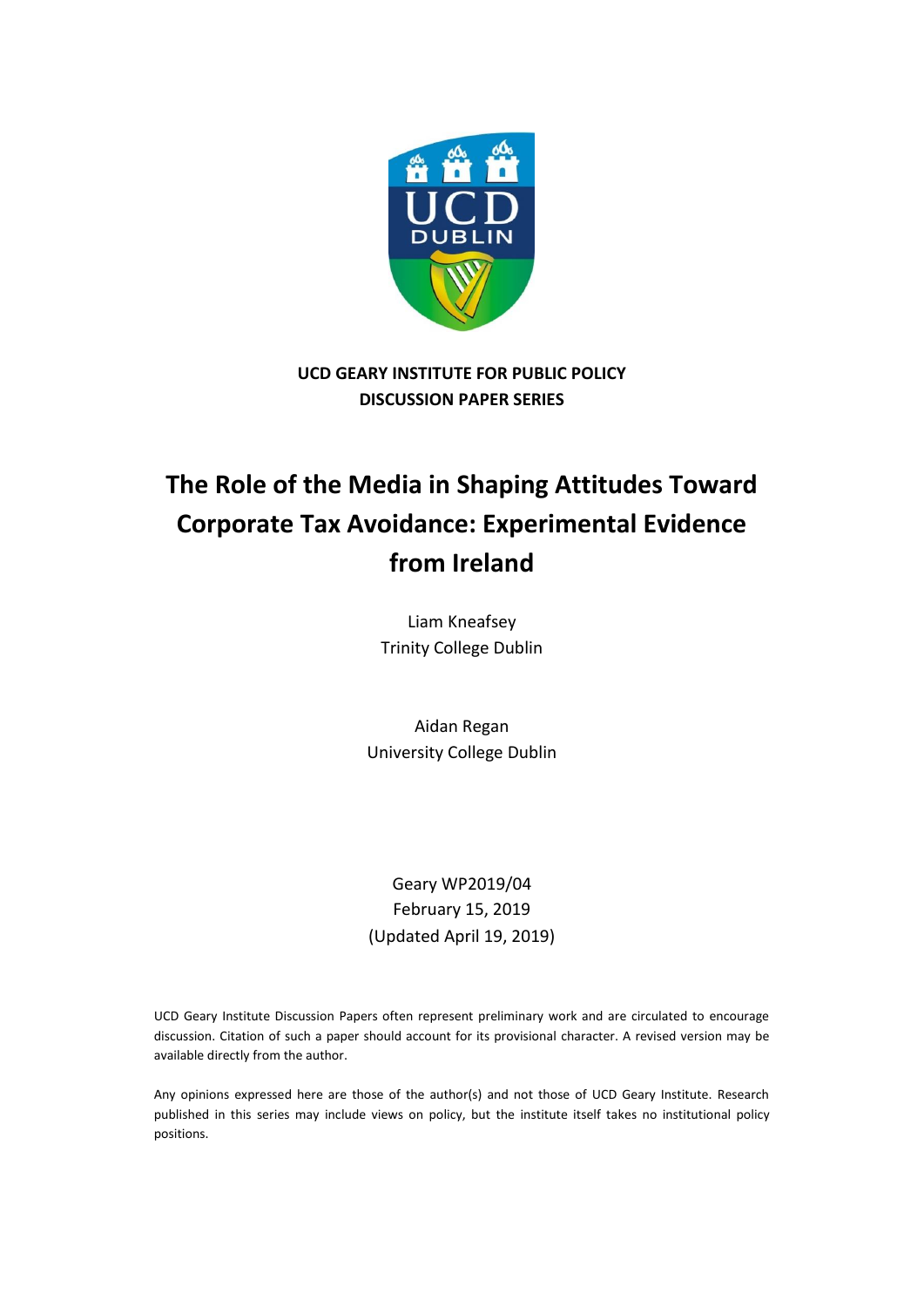#### **Abstract**

This article examines the role of the mass media in shoring up popular support for corporate tax avoidance, using the EU's recent ruling against Apple Inc. in the case of Ireland. Using an original and novel survey experiment, we find that *media frames* play an important role in shaping attitudes toward Apple's corporate tax avoidance, and attitudes towards whether the Irish state should challenge the EU ruling. We find that respondents exposed to treatments questioning the morality and fairness of Ireland's facilitation of Apple tax avoidance are more likely to acknowledge the negative impact on Ireland's EU neighbours. These results are largely robust to the inclusion of control variables for ideology, age, previous voting behaviour, and gender. These findings suggest that media frames are an important factor in shoring up popular support for those components of national growth regimes that are politically controversial, and play an important role in how business exercises its power over public policy. More broadly, our findings suggest that to understand popular support for national varieties of capitalism in Europe, we need to examine the role of the country-specific media.

**Key words:** Comparative political economy; media frames; corporate tax avoidance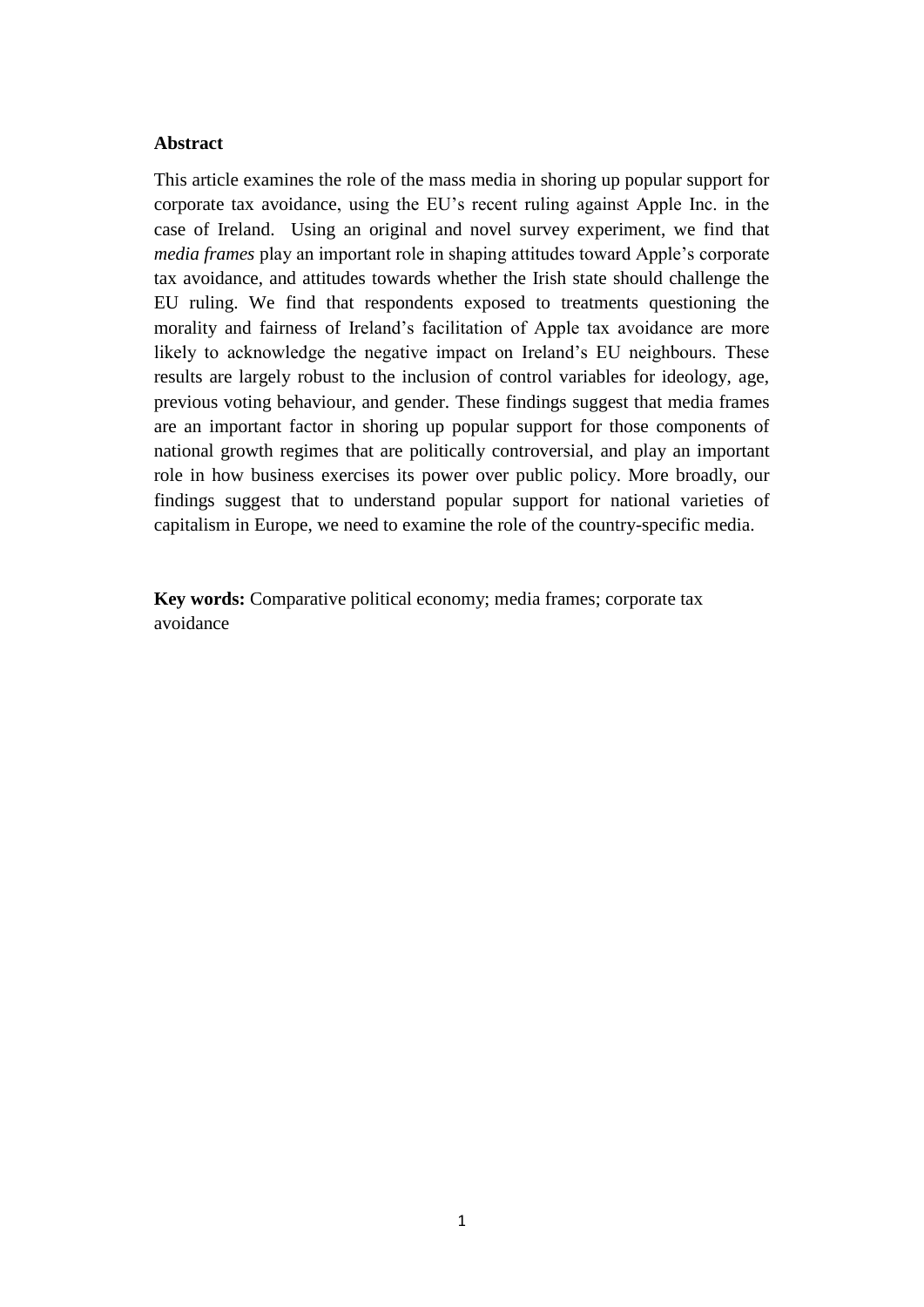#### **Introduction**

 $\overline{a}$ 

Substantial attention has been given in the international and comparative political economy literature to the alternative strategies and frameworks that governments employ in seeking to foster economic growth and development, with broad consensus that there are multiple pathways to the same goal<sup>1</sup> (Hall & Soskice 2001; Thelen 2014; Baccaro & Pontusson 2016; Beramendi et al 2015). Recent scholarship has therefore tended to focus on the causal factors that shape the particular strategies employed by individual states, and the distributional consequences of differential growth regimes. In the Varieties of Capitalism literature, emphasis is put on the role of domestic institutions, whereas in more recent comparative capitalism literature, more emphasis is put on political conflict. Central to these debates is the question how business interests influence the policymaking agenda, and in particular, how large multinational corporations influence the agenda? This has led to a renaissance of political science research into the *instrumental* strategies that business pursue to advance their interests (Culpepper 2015; Culpepper & Thelen 2018), and the *structural* power they wield over politics.

This paper proceeds from the perspective that the key political determinant of growth regimes is the cross country variation in the network of relationships between business-state elites. It treats business power as a variable that is conditional upon national models of capitalism, and gives particular priority to the role played by individual firms. The incentives to construct an effective growth regime that leads to sizeable gains are shared by private business interests, and policymakers in the public sector. The presence of these interlocking interests gives rise to a set of "mutual dependencies" between state and market actors. Business interests depend upon favourable government policy and pro-market legislation, and government depend upon private investment for economic and employment growth (Culpepper 2015). This mutual dependency gives rise to a set of *coalitions* between market and state actors that persist through multiple changes of government and are thus, largely independent of the electoral cycle.

Fundamentally, these coalitions, their development, and reinforcement are clear examples of *quiet politics* (Culpepper, 2010; Hacker and Pierson, 2010). They take place behind-the-scenes through corporate and political networks rather than through the mainstream competitive electoral arena. As such, we tend to disagree with the "electoral turn" in the study of comparative political economy (Beramendi et al 2015), and argue that the key actors in *determining* the politics

 $<sup>1</sup>$  All governments seek to secure income growth for their citizens. The strategies they pursue we</sup> call "the growth regime". In the Irish case, it is a strategy of growing exports through attracting FDI.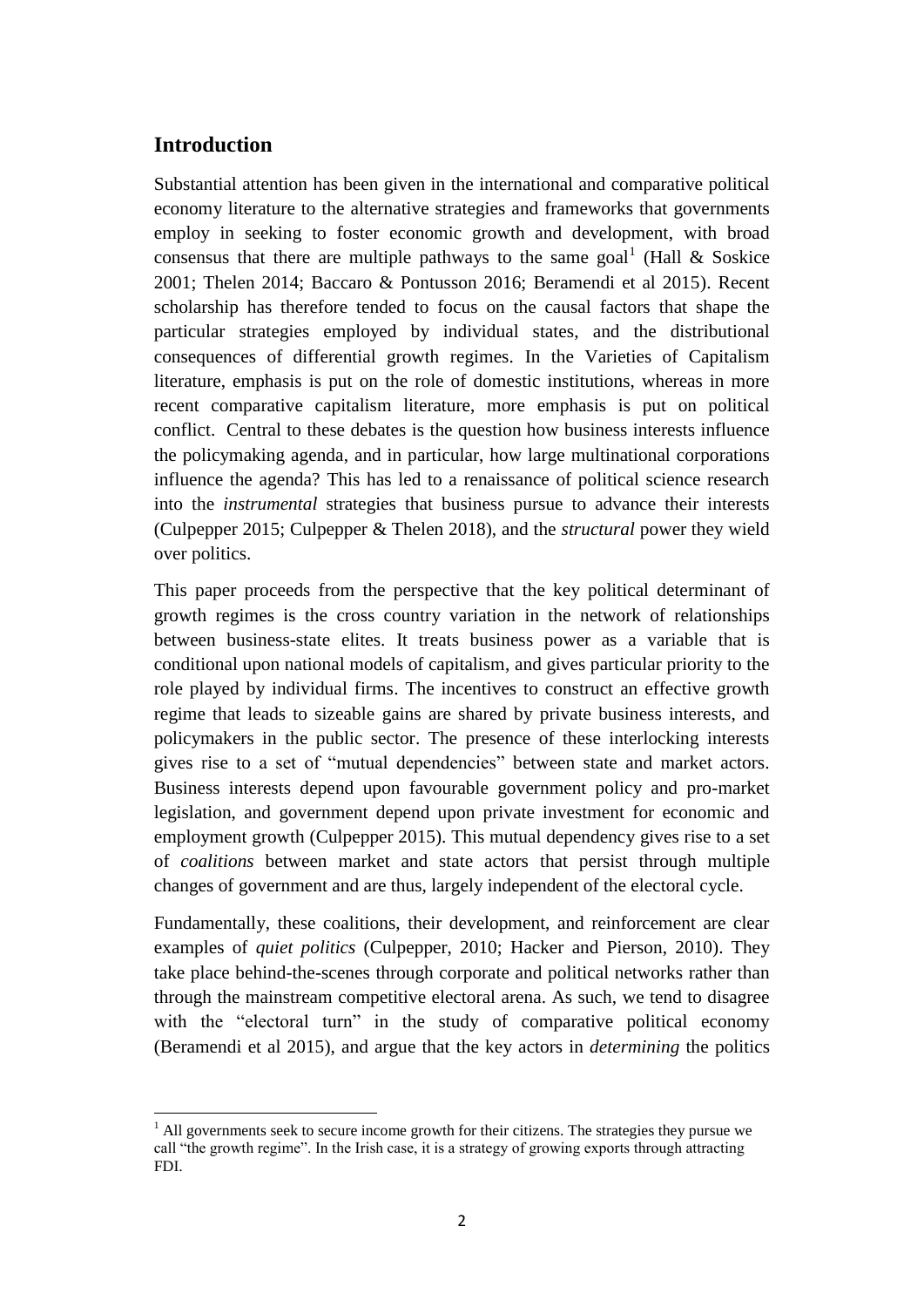of advanced capitalism and the components of national growth strategies are business officials, party leaders, and state elites, rather than voters.

However, the *distributional consequences* of these strategies are clearly felt by the mass public, despite their limited influence over how these frameworks for development are constructed. At this point, a major puzzle emerges. While business-state elites employ policy tools to foster development quietly, away from the noisy politics of elections, the electorate clearly experience the distributional consequence of uneven economic growth. Therefore, there is no reason, all else equal, to expect that the public will support, tacitly or otherwise, the economic and industrial policies devised by business-state elites behind closed doors.

We might expect politicisation to arise where growth strategies and components thereof create a relatively narrow set of winners, and a broader set of losers. Or alternatively, where there are differential burdens borne by different parts of the business community, and/or between big business and the mass consumer base. Therefore, if national varieties of capitalism are to remain politically sustainable, it is critical that mass public support be generated for the growth regime. It is our argument that the mass media and media framing plays a key role in generating this public support. In this regard, we aim to bring together the comparative political economy literature on growth models (Baccaro & Pontusson 2016), electorates (Beramendi et al 2015), and business power (Culpepper 2015) through an analysis of the mass media, using a novel survey experiment on Apple's corporate tax avoidance in the case of Ireland.

A major component of Ireland's developmental strategy has been the use of low corporate taxes. This has included setting low nominal corporation tax rates (the famous 12.5% rate) and developing a raft of complex tax policies that allow multinationals to engage in legal tax avoidance (Regan & Brazys, 2018). In some cases, it has been found that US multinationals, particularly in the tech-sector, have effectively reduced their corporate tax rate to zero (Zucman, 2017). Ireland has also been the focus of notable international attention for its facilitation of profit-sheltering and tax avoidance by multinational corporations to the point that it was recently labelled "the world's biggest corporate tax haven" (Zucman, Torslov & Wier, 2018). This was most obvious in the case of the world's richest company, Apple Inc.

While there is broad agreement that FDI-led growth was developed and fostered by a key coalition of business and policymaking elites, there is no *a priori* reason to expect that the Irish electorate would support a policy of state sponsored corporate tax avoidance. We contend that the role of the media is central to shoring up this support. Our argument starts from the assumption that if the media critically question the fairness and consequences of corporate tax avoidance then the public who consume this information are more likely to turn against the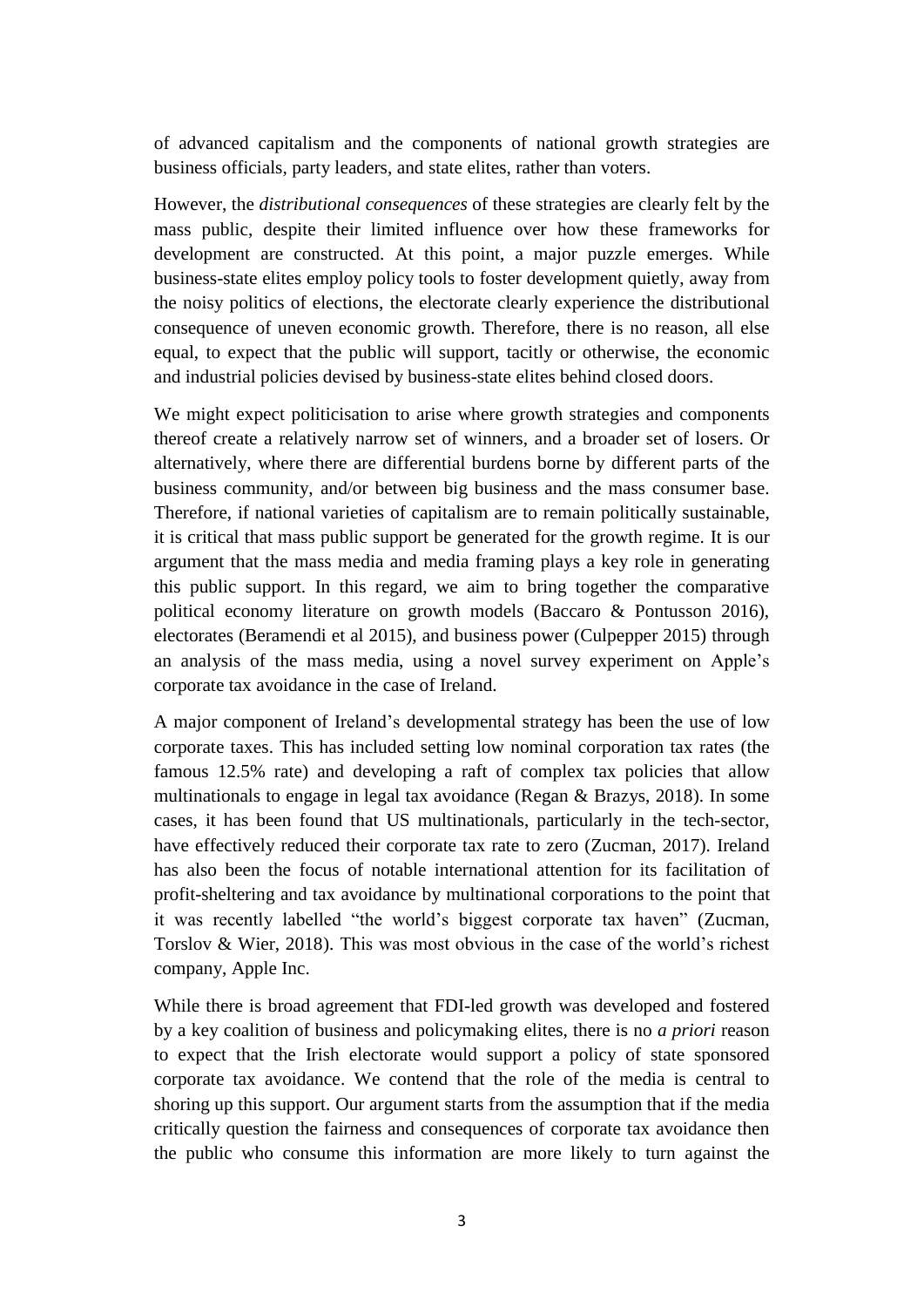policy, and question the previously de-politicised growth strategy. To develop and test this argument, we examine a high-salient case, the EU Commission's ruling on Apple's tax affairs in Ireland. In 2015, the Commission found that the Irish state had enabled Apple to avoid paying taxes, and that this was a form of illegal state aid. This ruling caused uproar amongst the business-policymaking community, with state actors declaring the EU was undermining Irish economic sovereignty. It also meant that corporate tax avoidance and the FDI growth regime moved out of the realm of quiet politics, and into *contentious politics*.

We move to test the effects of media framing on attitudes toward the Apple Tax case through a survey experiment drawn from a fully representative sample, administered through an online platform. Each treatment group received differentially framed news treatments from the Irish and French media on the EU's role in the Apple tax affair. Treatment groups are exposed to real stories in major commercial newspapers. The first treatment depicts the EC ruling as an infringement on national sovereignty and a direct threat to the Irish FDI growth regime; the second acknowledges the questions of fairness but argues in favour of the Irish state challenging the EU ruling, whilst the third (French) newspaper treatment explicitly critiques the beggar-thy-neighbour effect of Ireland's approach to corporate tax avoidance in Europe, and unlike the previous two treatments, argues strongly in favour of the Commission ruling.

The results of our study are detailed in the empirical section of the paper. In brief, our findings indicate that participants exposed to the two stories from Irish media outlets - portraying the Apple Tax ruling as an attack by the EU on Irish economic sovereignty – are more likely to support an appeal against the Apple Tax ruling, compared to participants who read the story portraying the EC ruling as one of *fairness* and a clampdown on corporate tax avoidance. The remainder of the paper is structured as follows: first, we outline the theoretical debate on media framing and relate it to research in comparative European political economy; second, we detail the specifics of the Irish case and Apple's corporate tax avoidance; third, we present our survey experiment and discuss the empirical findings. The paper concludes by discussing the broader implications for the study of the media and business power in European public policy.

#### **Differential Media Framing and its Effects**

Given the 'quiet politics' that characterises the strategies that business actors pursue to advance their interests, the public are more reliant than usual on the media as a source of information. This is particularly the case for decisions taken at the EU level. The political communication literature has long demonstrated that the media can have a number of differential impacts on public opinion through the issues that it chooses to cover and *how* it chooses to cover them (e.g. Scheufele & Tewksbury, 2007). The same is true for corporate tax avoidance and those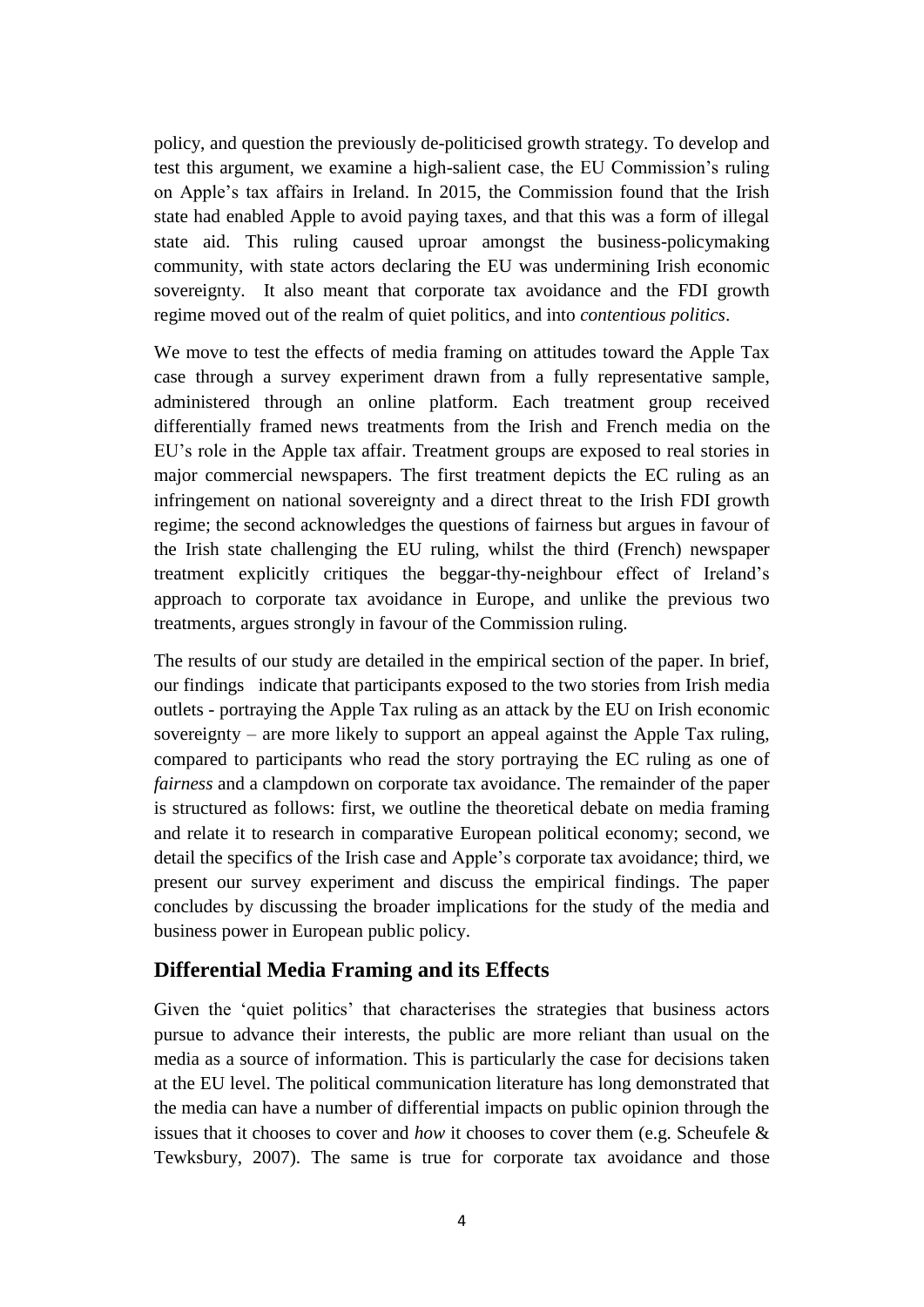industrial strategies adopted by the state to attract foreign investment. In this section we draw on the political communication literature to examine how media coverage affects public attitudes toward economic policymaking, and then relate it to differential media frames on corporate tax within the study of comparative European political economy.

Framing focuses on the *content* of media stories rather than the weight of coverage devoted to them. The underlying assumption here is that the characterization of an issue in news stories affects how the public understand and consider the issue, and that news organizations necessarily convey a narrative regarding the causes and/or consequences of a political problem or policy (Scheufele & Tewksbury, 2007). Dating back to early experimental psychology work by Kahneman and Tversky (1984), there is substantial evidence to show that the alternative presentation of scenarios, events or broader social issues can have a significant impact on the evaluations and attitudes of the audience exposed to these differing narratives (Iyengar, 1991; Nelson, Clawson & Oxley, 1997).

While there is some debate in the literature regarding the precise conceptualization of framing (see Druckman, 2001a), we adopt the commonlyused approach:

"Choices journalists make about how to cover a story-from the words, phrases, and images they convey to the broader "angle" they take…can result in substantially different portrayals of the very same event and the broader controversy it represents" (Nelson, Clawson & Oxley, 1997, 576).

Framing is commonly argued to affect the *weighting* individuals attach to a particular belief about a policy rather than altering the belief itself, as in traditional persuasion models. Individuals are assumed to hold mixed beliefs about a topic, e.g. low corporate taxes or corporate tax avoidance, and attach subjective weights to these beliefs that sum to an overall 'attitude'. By stressing certain narratives over others, media frames can shift the weighting attached to a certain belief over others. For example, an account of corporate tax avoidance that portrays these business practices as unfair, or stresses the detrimental impact of these policies on European integration will increase the weighting attached to a belief that corporate tax avoidance is deeply damaging, affecting the individual's overall attitude to the issue. An alternative account which stresses that low corporate tax decisions are important for national competitiveness and attracting foreign direct investment may alter the weighting, leading to a belief that corporate tax avoidance is a legitimate tool for economic growth.

There is also the potential for framing effects to be most important where the salience of the issue being covered is relatively low on a day-to-day basis. When an issue is rarely covered in the media, people are generally more open to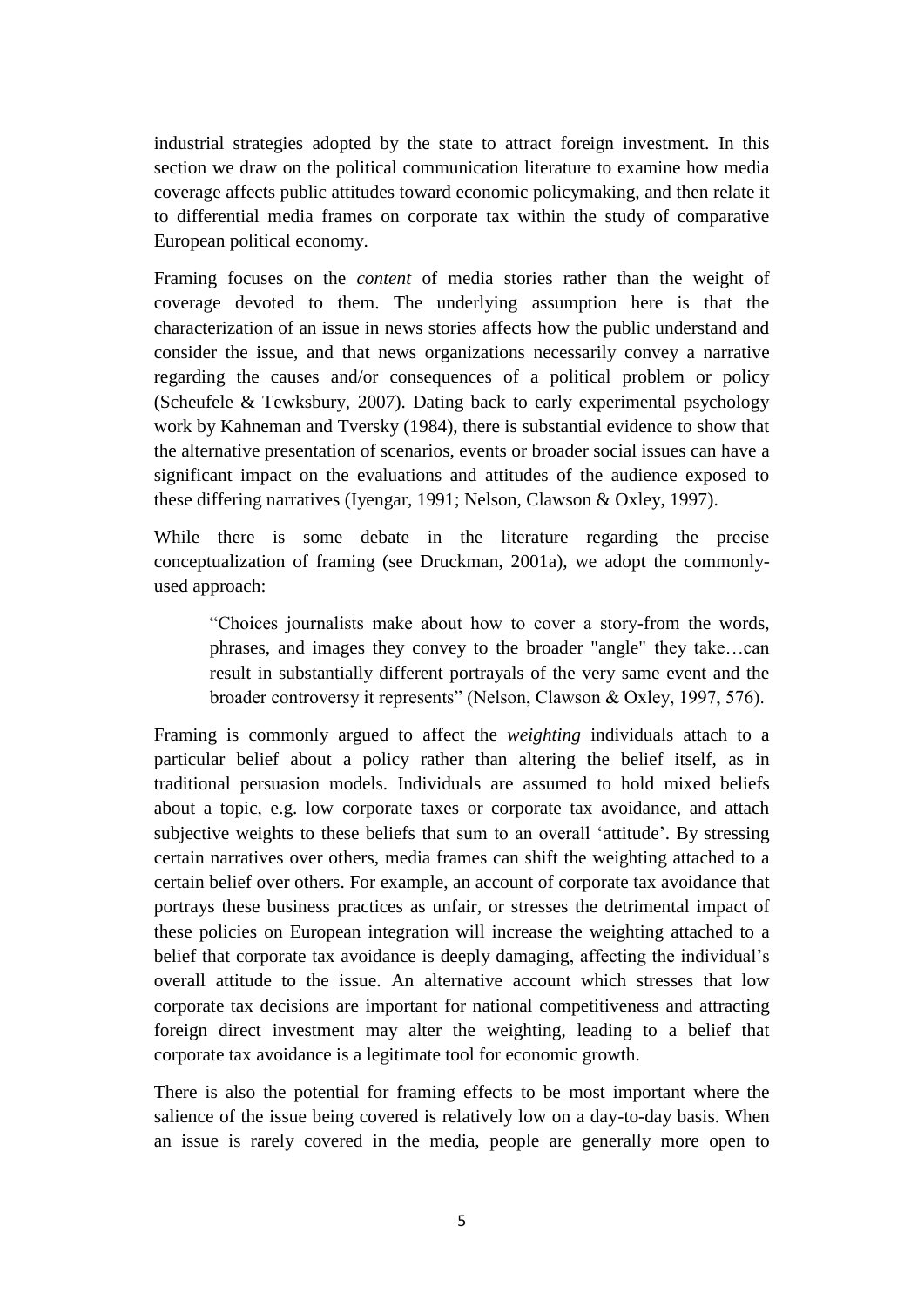alternative narratives and perspectives (e.g. Scheufele, 2000). Therefore there is a greater potential likelihood that a framing effect will be detected in an issue area such as the coverage of corporate tax avoidance, where the mean level of coverage and attention is reasonably low on a day-to-day basis (as opposed to a higher salience political issue such as immigration). When attention paid to the issue spikes (as in our case study after the EC's Apple tax ruling), the effects of frames are weighted against certain latent attitudes, but these views are not as strong as they would be for classic partisan issues.

Returning to debates in comparative political economy and business power, there is remarkably little experimental research published on the effect of the media. Where it does exist, it is focused on how media frames effect attitudes toward social policy and the welfare state (Harell, Soroka, & Iyengar, 2016) and fiscal deficits (Barnes & Hicks, 2018). There is also a small experimental literature examining the determinants of public support for foreign investment (e.g. Jensen & Lindstadt, 2013; Chilton, Milner & Tingley, 2017). As far as we are aware, there are no studies that directly examine the role of media frames in shaping attitudes toward corporate tax, or the role of the media in shaping popular support for national varieties of capitalism. Where media coverage of corporate tax avoidance has been examined , it has typically focused on the patterns of negative media coverage of tax avoidance and the resultant changes in the behaviour of firms at t+1 (e.g. Chen, Powers & Stomberg, 2015; Lee, 2015).

In the EU, the strategy of global multinational firms actively seeking out national political regimes that enable them to avoid paying taxes has become a high-salient issue. It is important therefore to consider how and to what extent media framing impacts emergent debates around corporate taxation in Europe. If coalitions of business-state elites construct and develop investment policies away from the noisy politics of elections, then the generation of at least tacit support for these strategies through the coverage of national media outlets is critical to political legitimation. This is particularly the case when EU member-states are confronted with legal contestation at the supranational level, which cannot be contested or overturned via national legislatures. If national media coverage can shape public perceptions of these salient issues, then this is likely to be an important strategy in the arsenal of business-state actors.

## **Differential Framing of the Apple Tax Ruling: A High-Salience Case**

The Irish FDI growth regime is rarely, if ever, subject to national public debate. This is despite the fact that various Irish governments have used the corporate tax regime to attract foreign investment since the 1960s. While there has been an extensive use of the corporate tax structure to attract inward investment, this has (usually) been a low-salience policy issue. The high degree of complexity in the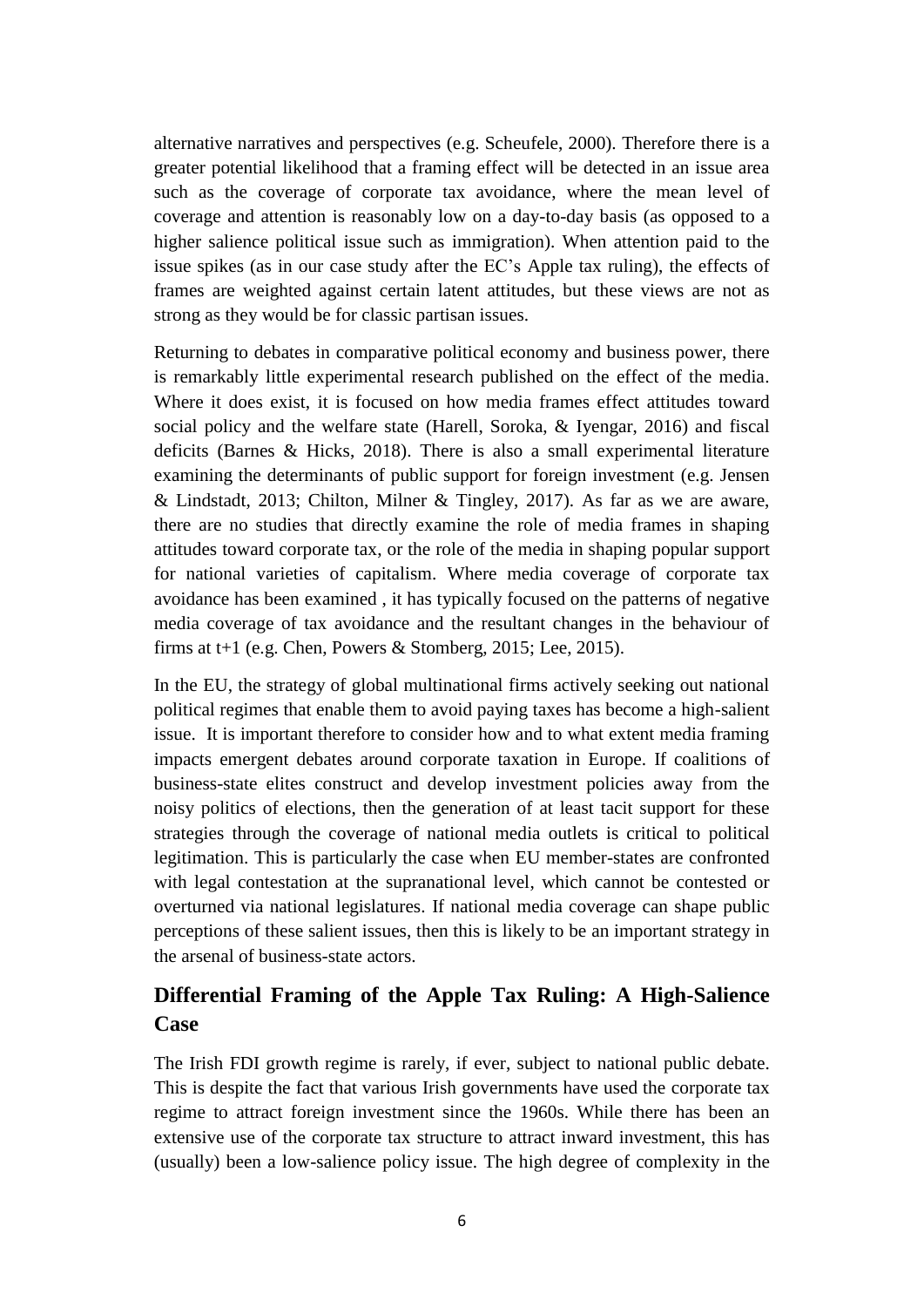legal-tax code enables those with informational power (business-legal interests) to have a strong input into the design of these policies (Culpepper, 2010). While the ability of business and state interests to keep controversial economic policies out of the spotlight is interesting, our empirical focus is on how public opinion develops once a "shock" moves the policy issue (media story) front and centre to political debate.

Before detailing our media experiment, it's important to briefly explain the Apple tax case. The core of the Eurooean Commission's arguments rested on two separate decisions (called tax rulings) by the Irish state (in 1991 and 2007). The Commission found that these tax rulings facilitated Apple in transferring most of the income from their European sales through to a "head office" division of two Apple subsidiaries in Ireland, which was *non-resident for tax purposes*. The implication of Ireland's policy was that Apple was able to reduce its tax bill to effectively 0%. The Commission found that this was equal to providing illegal state aid, and that Ireland must apply its 12.5% corporate tax rate to these profits, and collect  $E13$ bn in unpaid taxes. The scale of this decision, and the status of Apple as one the world's richest company, catapulted the issue into the public sphere in a way that the issue had never been before. It also put the Irish government in the rather awkward position of having to publicly reject the EC's demand that they collect  $E13bn$  in unpaid corporate taxes, at the very moment they were imposing harsh austerity measures on the electorate. This put an end to quiet politics.

Figures 1 and 2 demonstrate the pattern of relatively limited coverage of the Irish corporate tax regime over time, and the extensive coverage given to the Apple Tax decision in 2016. The spikes in Figure 1 correspond to a re-structuring made in the budget in 2011 as a result of the economic crisis; the initial preliminary ruling by the Commission regarding the Apple case in 2014; and the final Apple tax ruling in 2016. Figure 2 illustrates that the coverage of Apple's tax affairs is driven exclusively by the EC's decision, and the reaction to it in the late summer of 2016. It is worth noting that the Irish media did not initiate investigations or examination of the issue outside of this context. We draw the media frames from the summer of 2016, as this was the period when citizens engaged most substantively with the issue. We contend that framing effects are likely to be driven by how the media treated the topic at this time.

Comparative data on public attitudes to corporate tax avoidance suggests there is strong public opposition to large firms paying low levels of tax (e.g. Shah, 2016; YouGov, 2015). Given the recent experience of harsh austerity measures in Ireland, we may expect that the sudden high salience of the EU ruling would have prompted public anger at the state's policies towards corporate tax avoidance. However, the limited polling data available suggested that there was instead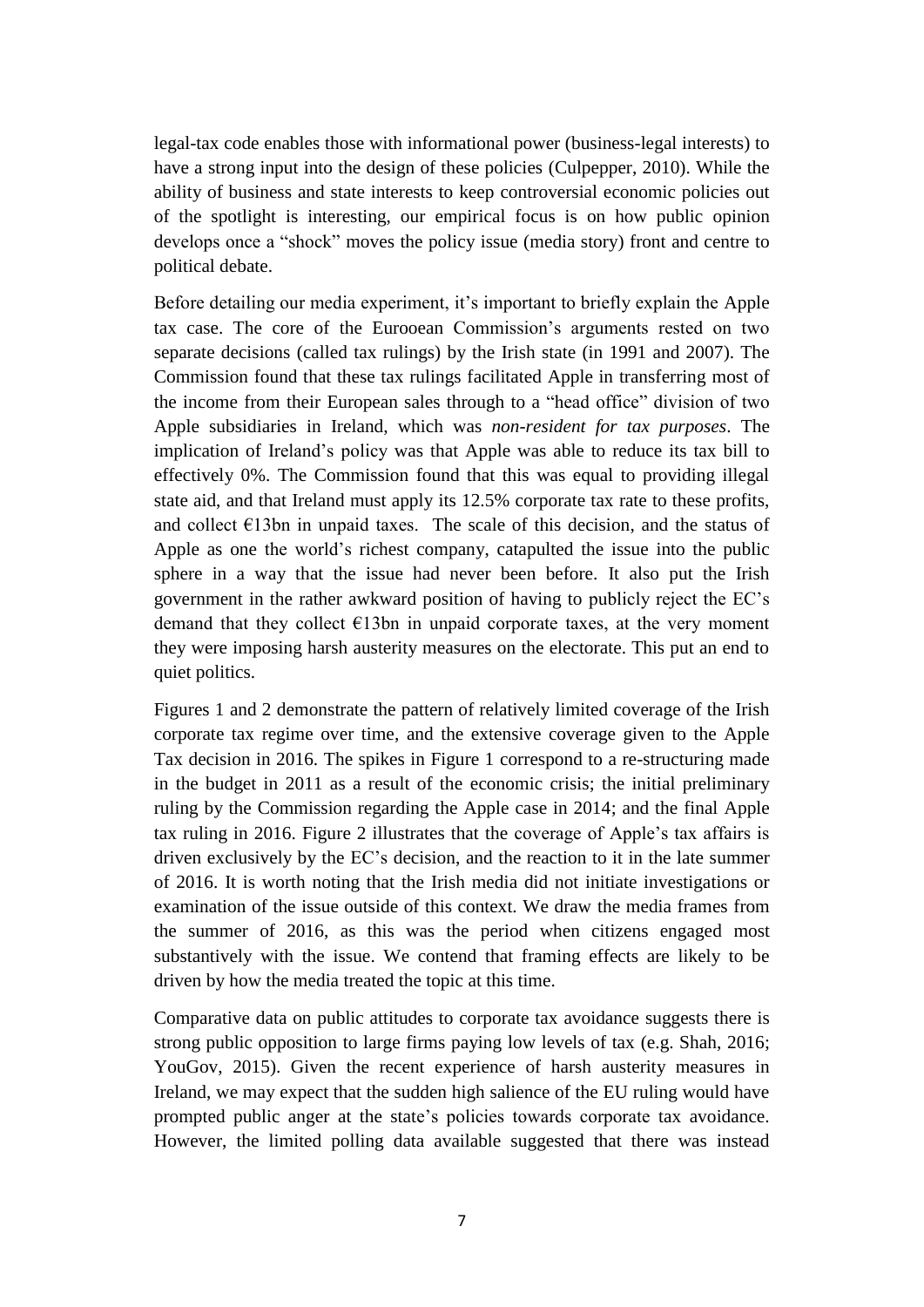substantial public support for the Irish Government's decision to appeal and challenge the European Commission Ruling, and thereby not collect the  $E13bn$ (Collins, 2016).

We argue that the media's framing of the ruling is a key explanation for this. The Irish corporate tax regime is linked to economic success, with the implication that anything that's perceived to undermine this success is presented as a *threat*. To test this, we leverage the example of the coverage of the 2016 Apple Tax Ruling as a major case in which citizens could engage with the issue, and to develop broader attitudes on the topic. Focusing on a significant real-world case such as this avoids the problems associated with presenting 'emaciated frames' (Kinder, 2007). Similarly, the salience of the case allows us to make reasonable assumptions about citizens' knowledge of the issue. Further, leveraging coverage of a real world contemporary case offers significant advantages over hypothetical, constructed stimuli (see below).

The articles selected as stimuli are drawn from major real-world news outlets which differ in their political framing of the issue, as well as their ideological orientation. The editorial by the first outlet, the *Irish Independent*, focuses explicitly on the issues of Ireland's sovereignty and the threat posed by the external 'interference' of EU "bullies". This article clearly displays hostility towards the European Union, engages in a nationalistic discourse, and links the issue to an attack on Ireland's FDI-led growth regime. The second outlet, *The Irish Times*, is more balanced in its approach. It contextualizes the scale of the judgment, argues that the Government has "little option but to appeal" and focuses on the unusual nature of the decision to compel Ireland to collect the taxes. This is a less overtly hostile approach, which acknowledges the scale of the issue but stops short of criticizing the government approach.

These two articles are selected for a number of reasons. First, they represent the major distinct frames used to cover the issue in the Irish media. Second, Figure 3 illustrates that these two outlets provided the vast majority of coverage of the Apple Tax case during the period of the ruling, and its aftermath. Third, these two newspapers are, between print and digital media, the two highest-read newspapers in the country (ABC, 2017) and are generally regarded as opinion makers. The perspectives of these two outlets (center-right and center) are therefore most worthy of consideration in the Irish context.

In addition, we include an editorial from *Le Monde* as an example of a different perspective that most Irish media consumers are not exposed to. This article congratulates the European Commission on its decision, emphasizes the unfairness of Apple's tax practices, and highlights the beggar-thy-neighbour effects that Ireland's strategies have on other European countries. This is a major departure from both the strongly nationalistic frame from the Independent, and the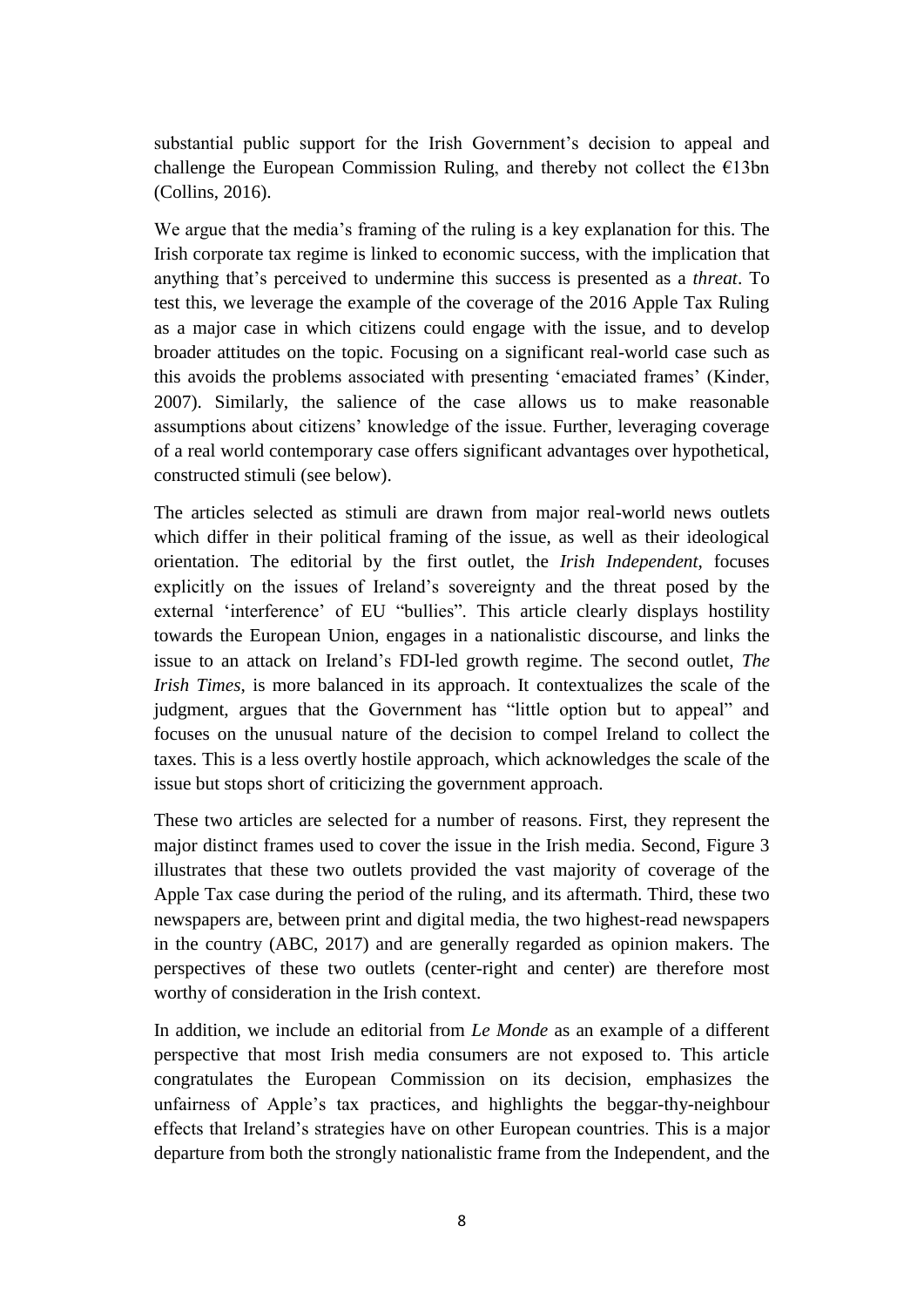more balanced framing of the issue by the Irish Times. Leveraging the *Le Monde* frame is useful for our analysis as we argue that support for corporate tax avoidance is built partially through media coverage of the issue at times of high saliency. The availability of alternative perspectives on the issue allows for individuals to update their weighting of different beliefs regarding Ireland's approach to corporate tax. If the *Le Monde* treatment generates a distinct effect, this has implications for the diversity of perspectives available to Irish citizens. More theoretically, all of these stories contain key components of differential coverage - they differ in their slant, tone, selection and lead emphasis.

There may be a concern that these editorials constitute 'heavy' frames with a tone and point of view that differs from the typical news reporting of the case in the Irish media. While we agree that the editorials are 'strong frames', they demonstrate clearly the political orientation of each outlet. There is a strong strand of communication literature illustrating that the editorial line taken guides the slant of coverage throughout the newspaper (e.g. Druckman & Parkin, 2005; Ladd & Lenz, 2009). We similarly argue that on the complex issue of corporate tax avoidance, many consumers will seek the broader frame provided by editorials when updating their beliefs rather than focusing on difficult technical-legal details in the news reports.



*Figure 1: Corporate Tax Coverage in the Irish media by Year 2000-2017*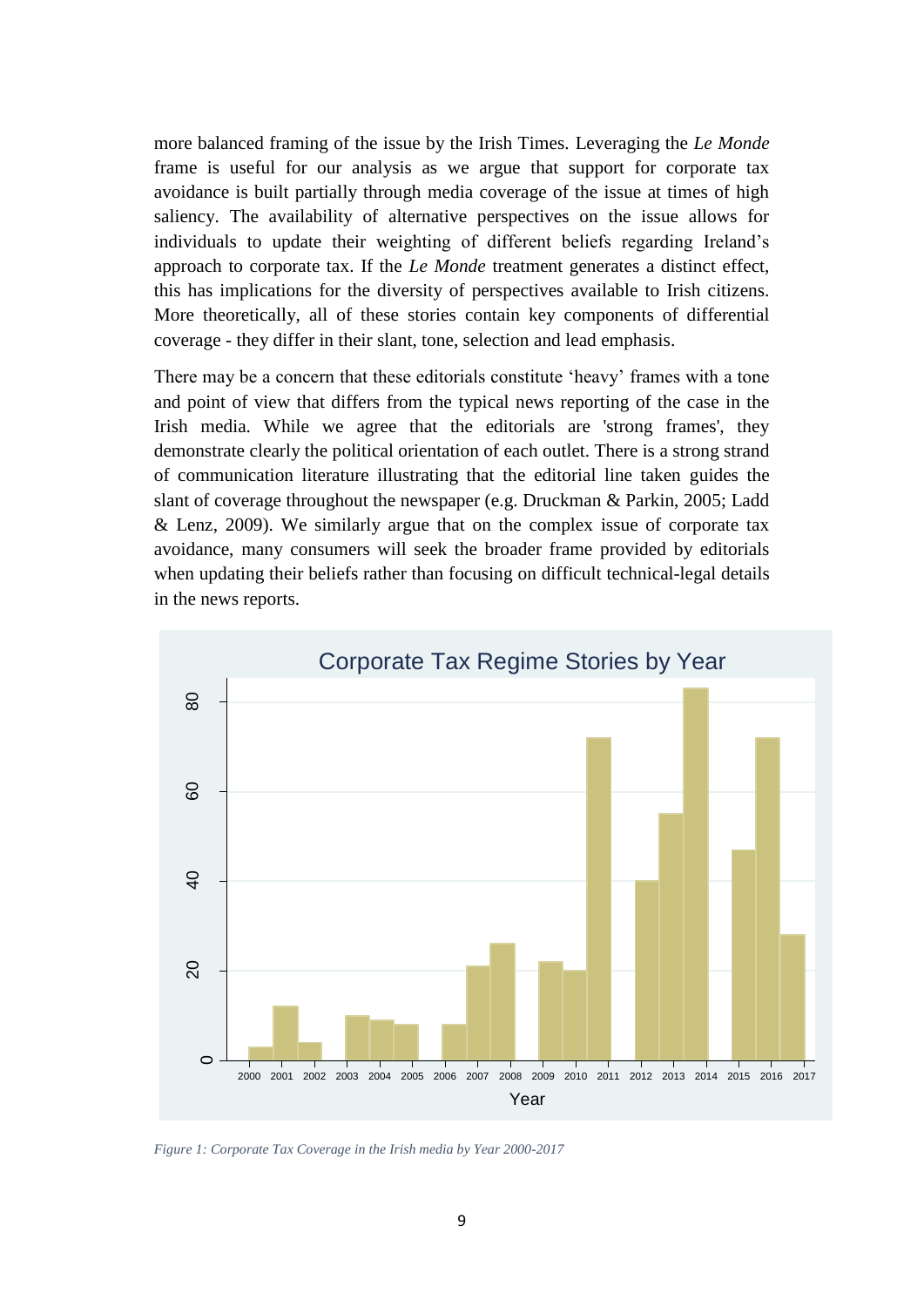

*Figure 2: Coverage of Apple's tax affairs in the Irish media during the case*



*Figure 3: Apple Tax ruling coverage by Outlet*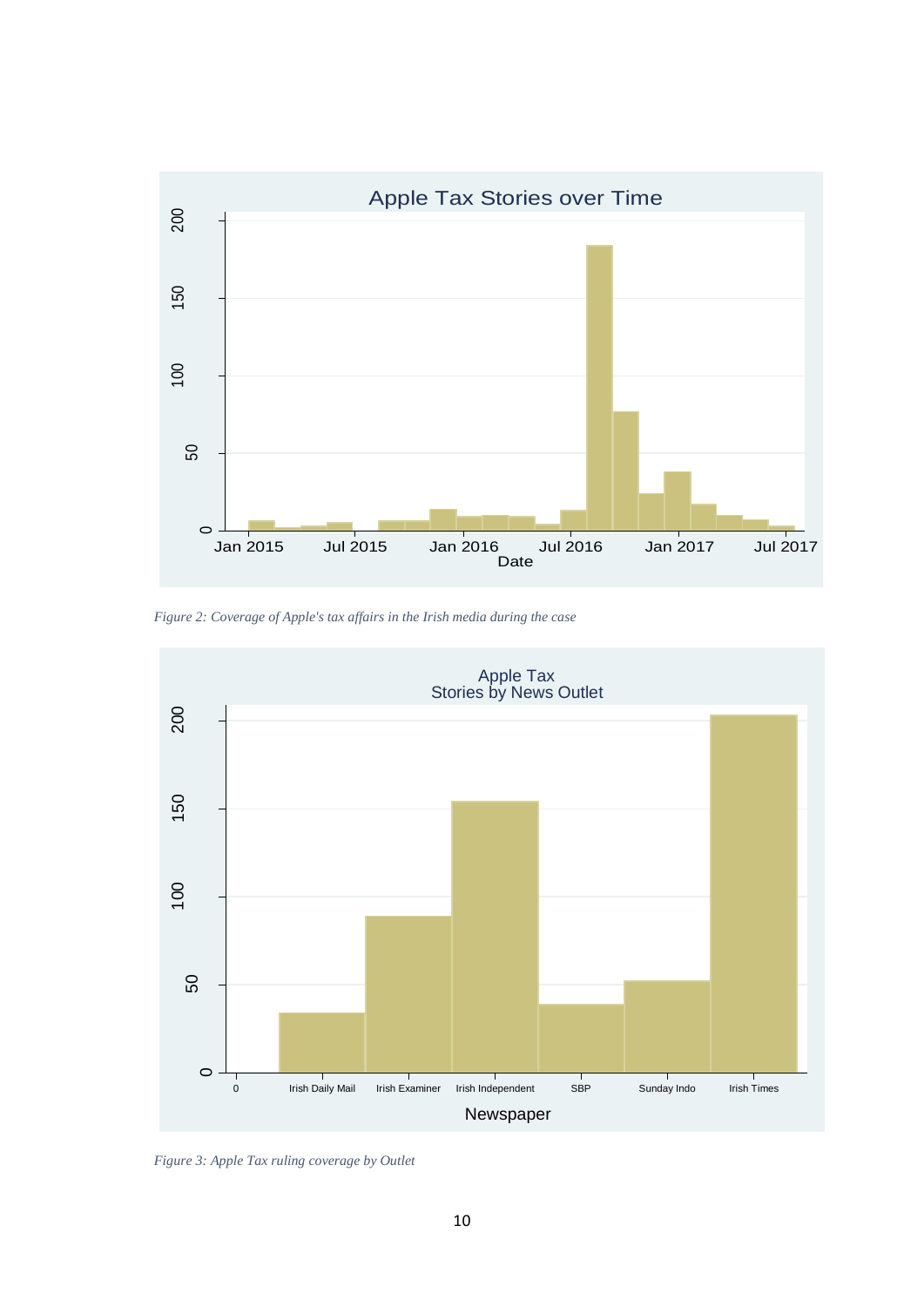Our theoretical expectation is that exposure to one of these frames will produce an effect on attitudes to the EC Apple Tax ruling; the role of low corporate taxes in Ireland; the FDI growth regime; and the effect on Ireland's European neighbours. We think that differential exposure will alter the weighting attached to individuals competing beliefs about these issues and actors. Given that this example relates directly to the EC Apple Tax ruling, but also to Ireland's FDI-led growth regime, we employ a number of questions that constitute the dependent variable(s) in our study. The dependent variable questions are (1) degree of support for an appeal of the Apple Tax ruling, (2) level of agreement that low corporate taxes and/or FDI are good for the country, and (3) the effects of low corporate taxes in Ireland on *other* EU countries. The questions are in line with the wording from election studies and cross-national surveys on attitudes to FDI (e.g. Pandya, 2010).

The hypothesized effect of these differential frames is therefore relatively straightforward; exposure to the hostile framing and the nationalistic support of the growth regime in the *Irish Independent* will, ceteris paribus, produce more support for an appeal; more support for the role of corporate taxation in Ireland's growth strategy; and less concern about the impact on other EU countries vis-a-vis the control group. The balanced frame of the *Irish Times* will produce similar but weaker effects as it acknowledges and engages with the dubious nature of the Apple arrangement, but remains generally mildly sympathetic to the Government position. However, we expect that the *Le Monde* frame will have the opposite effect – we expect here that respondents exposed to this treatment will be less supportive of an appeal; more sceptical of the utility of low corporate taxes for the country and individual; and more aware of the negative effects on European neighbours compared relative to the control group.

#### **Research Design and Data**

The central advantage of experimental designs is that they allow for the isolation of potential causal effects by neutralizing the effects of confounding or endogenous variables through randomization. The classic drawback of these studies is that they lack external validity and the results of experiments cannot necessarily be expected to generalize to the outside world. While this issue can never be overcome entirely, we seek to address some of the typical limitations on external validity. Firstly, we leverage a real-world story which generated substantive media attention and which ties directly to our concepts of interest rather than producing a hypothetical case or otherwise inventing the topic.

Secondly, we use real frames and perspectives from the two highest-circulation Irish national newspapers and an alternative perspective from a widely respected European newspaper, rather than artificially constructing the frames. This approach has advantages both empirically and theoretically. By selecting stimuli directly from major news outlets, the treatments draw directly on the decisions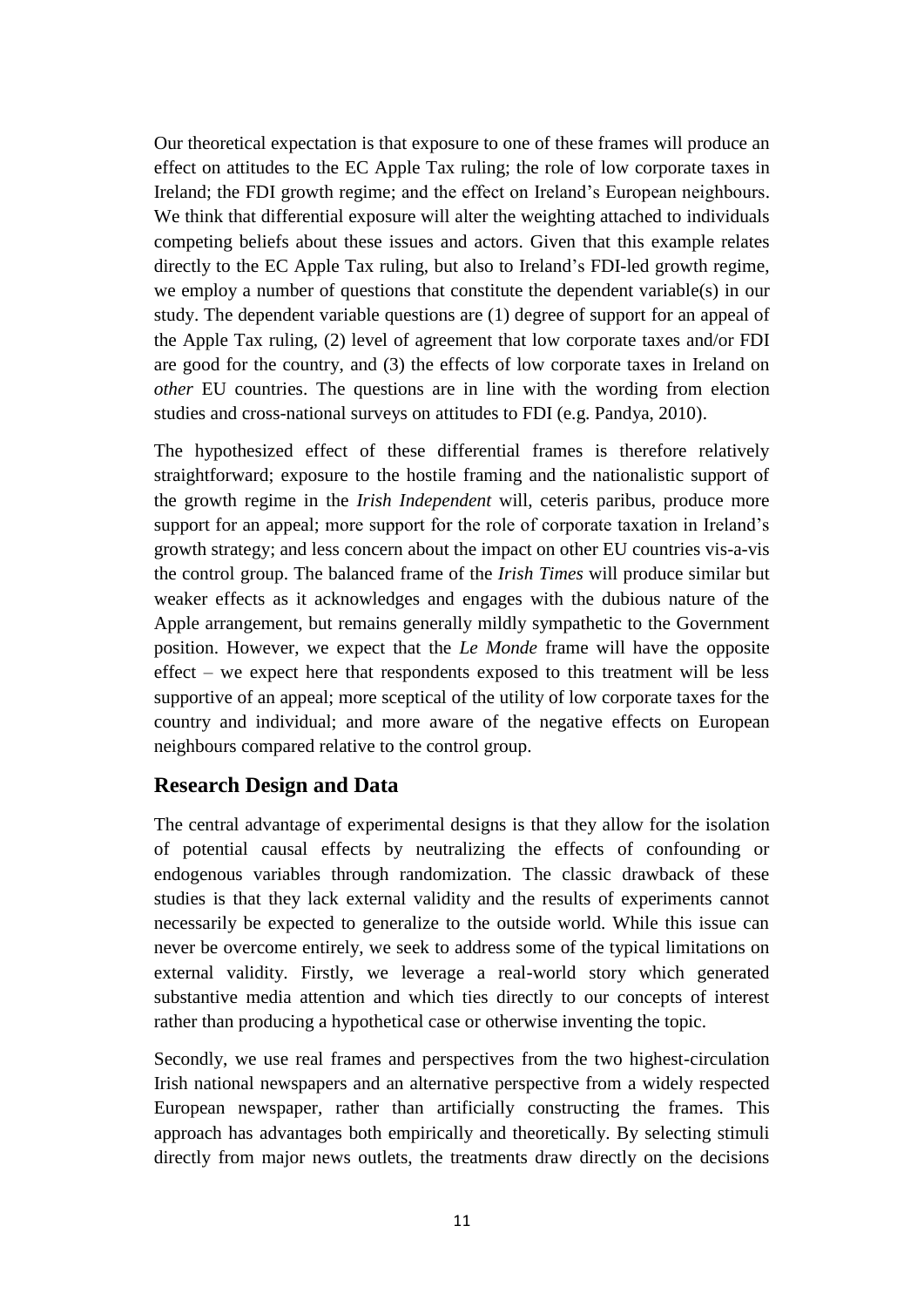and processes of news professionals across the two different news outlets, and the content they each produced in their respective environments. The perspectives presented are therefore direct approximations of the narratives the outlets provided to their consumers at the time. While the stories are selected from realworld outlets, respondents were *not informed* of the actual identity of the outlet that produced the story they are reading to limit any potential cue that may emanate from the identity of the newspaper (e.g., Druckman, 2001b).

Constructed stories are developed by non-journalists without the experiences that are associated with working in these organizations. Constructed articles can therefore fail to approximate the news style, format and slant of real, journalistproduced articles (see for example, Lee, 2009). If we wish to make more generalizable inferences about the patterns of effects we observe in our experimental study, approximating the coverage that news outlets actually produce and citizens consume is preferable. As the stories are drawn directly from actual newspapers, concerns about the unrealistic intensity of frame presentation associated with constructed news stories (Kinder & Palfrey, 1993) are not a major issue here. That said, it is important to address some of the issues associated with actual newspaper articles, which we do below.

First, there are concerns with online experimental designs that respondents may not fully read the articles and instead engage in box-ticking behaviour in order to complete the survey as quickly as possible. We address this by employing an attentiveness check where respondents are asked to provide a brief summary of the content of the article. Second, the treatments are also adapted to remove localized and personalized identifiers so that the articles do not trigger reactions independent of the story's content and framing. The stories were edited for length so as to approximate the kind of newspaper-based stimuli used in similar experiments (e.g., Slothuus, 2007).

#### **Survey Experiment Participants and Procedure**

The study employs a large, representative sample in a randomized survey experiment design via the online IrelandThinks panel platform, which was used to recruit an Ireland-representative sample of 1,015 participants. The advantages of such systematically recruited samples for experimental media effects research are more fully outlined in Iyengar (2008). IrelandThinks is a Dublin-based polling company that has operated in Ireland on behalf of a number of international polling companies and corporate clients<sup>2</sup>. Online panel surveys (and associated experimental designs of this sort) are relatively uncommon in Ireland and therefore the recruitment and panel-building conducted by IrelandThinks for this study is one of the first of its kind. The survey sample size and demographic

<sup>&</sup>lt;sup>2</sup> See irelandthinks.ie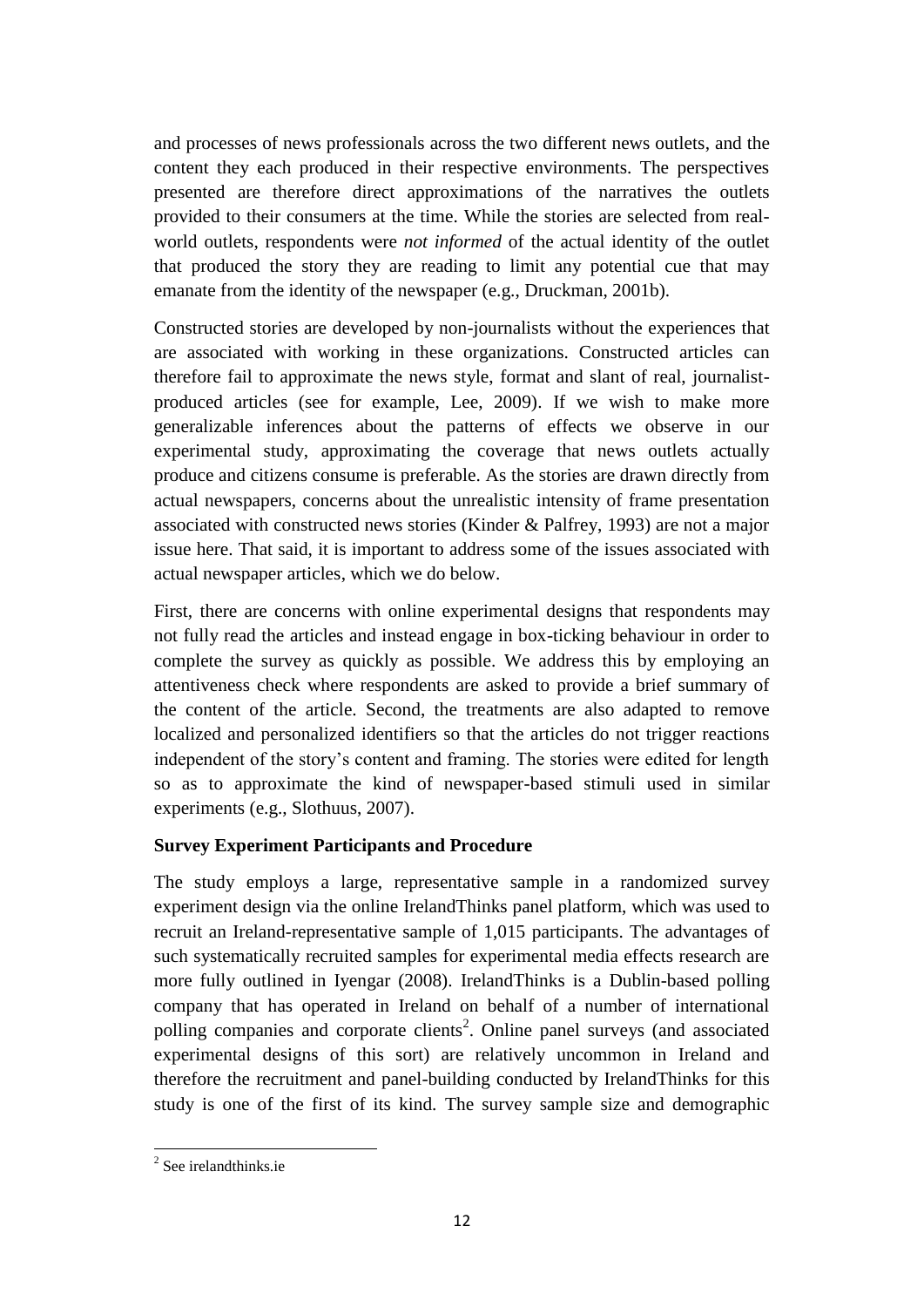profile matches more traditional telephone-recruited samples used for political opinion polling very well.

Participants in each of the treatment groups received one of the three newspaper stimuli, with a standardized layout and the same fictionalised by-line. The treatments are based directly on the original news stories but are edited for length and identifiers. Substantively, the treatments are near-identical to the original stories. Those in the *control group* received an entirely unrelated news story using the same stylised format and by-line concerning weekend events in the country. The full text of the treatment articles for the online panel questionnaire are included in the Appendix.

The attitudinal questions in the survey are asked on a 7-point ordinal Likert scale. This is due to concerns about tendencies of participants to avoid extreme response categories and to align with standards in the public opinion literature. A 'Don't Know' option was also included as this is standard in IrelandThinks questionnaires. In order to guard against any potential priming issue, the order of these key attitudinal questions was randomized across the participant pool.

Respondents were recruited by IrelandThinks as part of the construction of an online Political Opinion panel. Respondents were randomly divided into three treatment groups and one control group who were presented an alternate news articles on the trade union legislation (or the unrelated control article) and the total sample was 1,015 respondents. Along with the key attitudinal questions, participants were asked standard demographic questions on age, gender, geographic region, occupation and previous voting behaviour. Full descriptive statistics for the participant pool on the demographic and political variables grouped by treatment category are presented in the Appendix.

## **Findings**

We begin to investigate the effects of the media frames by first examining whether there is a straightforward significant difference between the values for each treatment group compared to the control group for key test questions. We display difference-in-means in Figure 4 and find highly statistically significant differences between the *Irish Independent* and *Irish Times* treatment groups and the control group. These effects are in the direction expected: respondents exposed to the two Irish newspaper treatments are more likely to indicate higher levels of agreement that the government should appeal the EC ruling. The *Le Monde* treatment has the expected negative sign but is not distinguishable from the control group.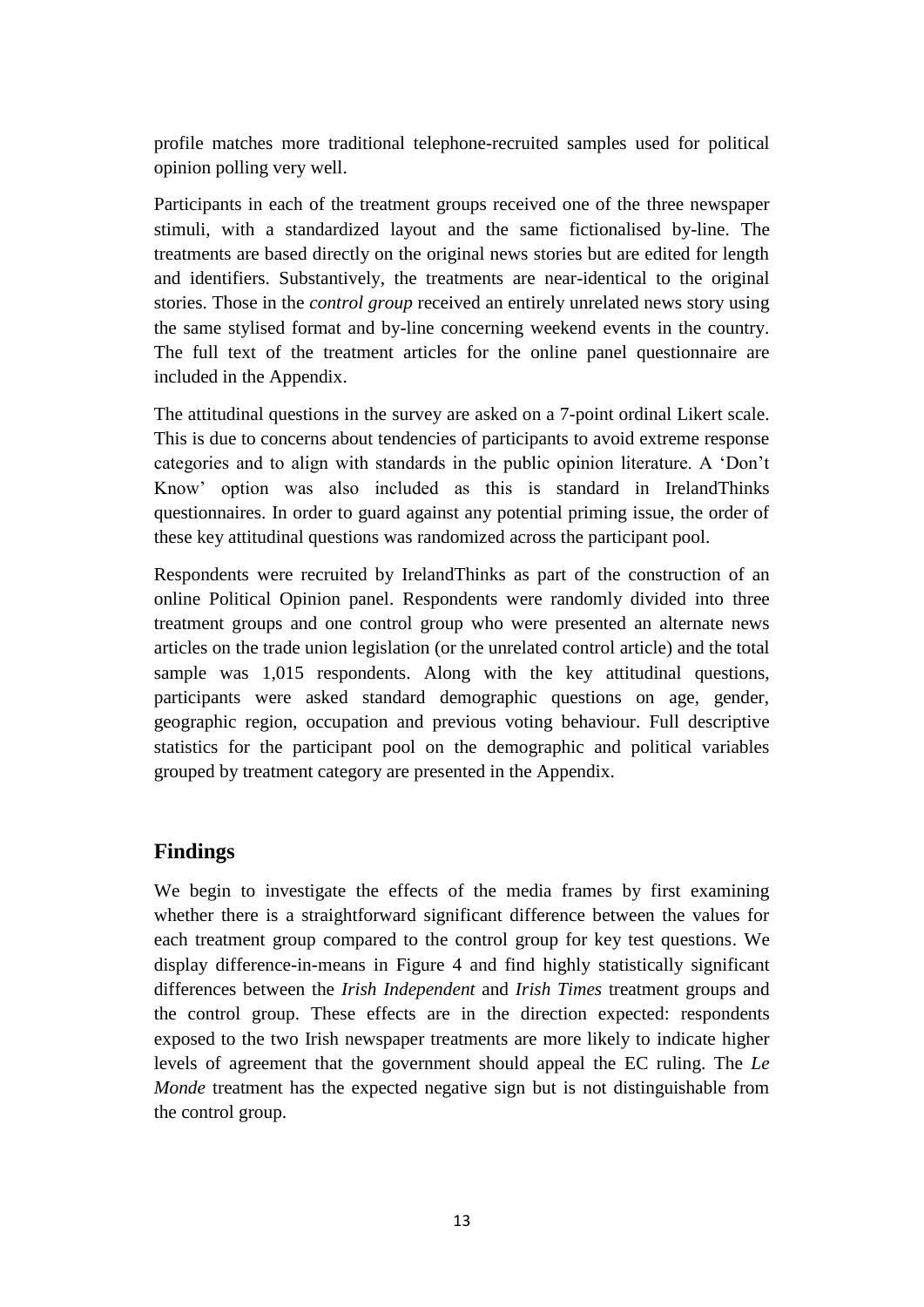Figure 5 tests for a difference-in-means for the second major dependent variable question: "low corporate taxes are good for the country as a whole." There is a slight effect of both the *Irish Times* and *Le Monde* treatments in decreasing the level of agreement with the statement. The respondents exposed to the *Le Monde*  treatment are, as expected, somewhat more likely to disagree - the article stresses the unfairness of low corporate tax rates and shifts the weights respondents attach to moral considerations.

Slightly more unexpectedly, we see that the *Irish Times* treatment also has a statistically significant negative effect. While we did not necessarily expect this more balanced article to produce this effect, the treatment respondents were exposed to acknowledges the scale of the issue and hints at the reasons for concern regarding corporate tax avoidance. In this case, there is no difference between the control group and the *Irish Independent* group. This is likely due to the fact that the 'default' view in Ireland is that low corporate taxes are indeed good for the country, and the Independent treatment simply corresponds directly to this view.

The third question concerns the agreement of respondents that "Tax avoidance by foreign multinational firms in Ireland undermines other European countries". Results are presented in Figure 6. It appears from this vantage point that Irish citizens acknowledge the effects of Ireland's corporate tax regime on other European countries, but are willing to accept this as a trade-off in defence of the national growth regime. This indicates a deep rationalisation of the issue amongst the Irish electorate. Tests show that the *Le Monde* and *Irish Times* treatments are more likely to express stronger levels of agreement regarding the detrimental effects of this state strategy on other European countries. Again, there is no difference between the control group and the *Irish Independent* treatment group for this question, which is precisely what we would expect as the treatment essentially matches the common view.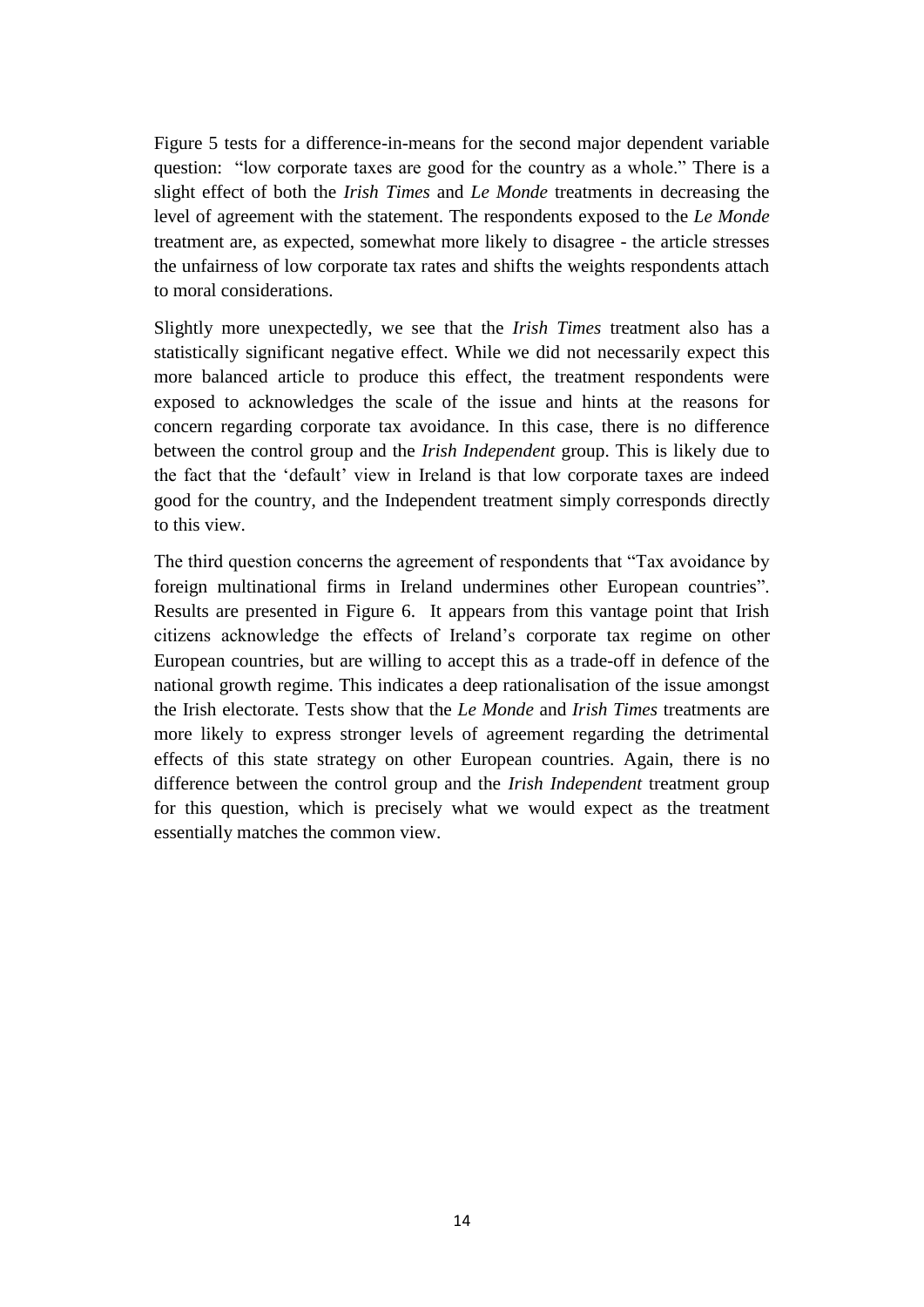

*Figure 4: Difference-in-Means by Treatment Group of Agreement with "Government should appeal."* 



*Figure 5: Difference-in-Means by Treatment Group of Agreement with "Low corporate taxes are good for the country."*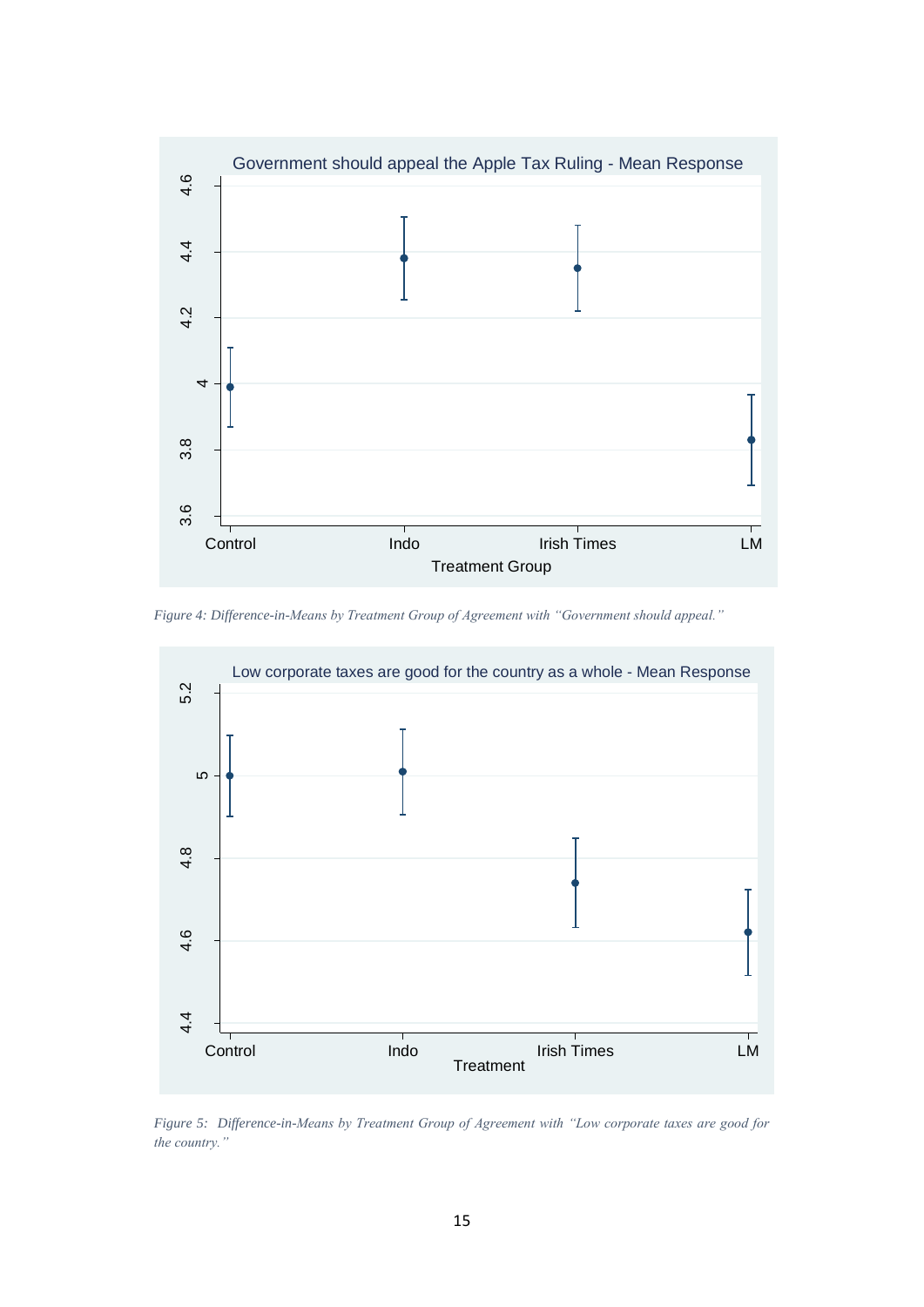

*Figure 6: Difference-in-Means by Treatment Group of Agreement with "Tax avoidance by multinational firms in Ireland undermines other EU countries."*

We now move to multivariate ordinal logit models to allow for the inclusion of controls which may moderate any framing effect. The results of a representative set of these ordinal models are displayed in Table 1. We include controls for age, education, and vote choice at the 2016 election as these are the controls that are robust in their effects. We also display predicted probabilities for key treatment categories for each outcome question holding other variables at mean values. Again, higher values indicate greater agreement with the statements that the Irish government should appeal the Apple ruling; that low corporate taxes are good for the country; and that tax avoidance by multinationals in Ireland undermines other EU countries.

In the government appeal models, there is a statistically significant effect of having read either of the two Irish national newspaper treatments which are sympathetic to the government position and/or critical of EU 'interference' compared to the control group. Members of the panel who read these articles were, as expected, more likely to agree that the Irish government should appeal the EC ruling. This effect is robust to the inclusion of demographic variables which behave as expected. Interestingly, higher levels of education typically lead to higher levels of agreement to appeal. This is perhaps reflective of greater awareness of the implications of the EC ruling for Ireland's employment growth strategy. The only partisan effect operates as we would expect - with Sinn Féin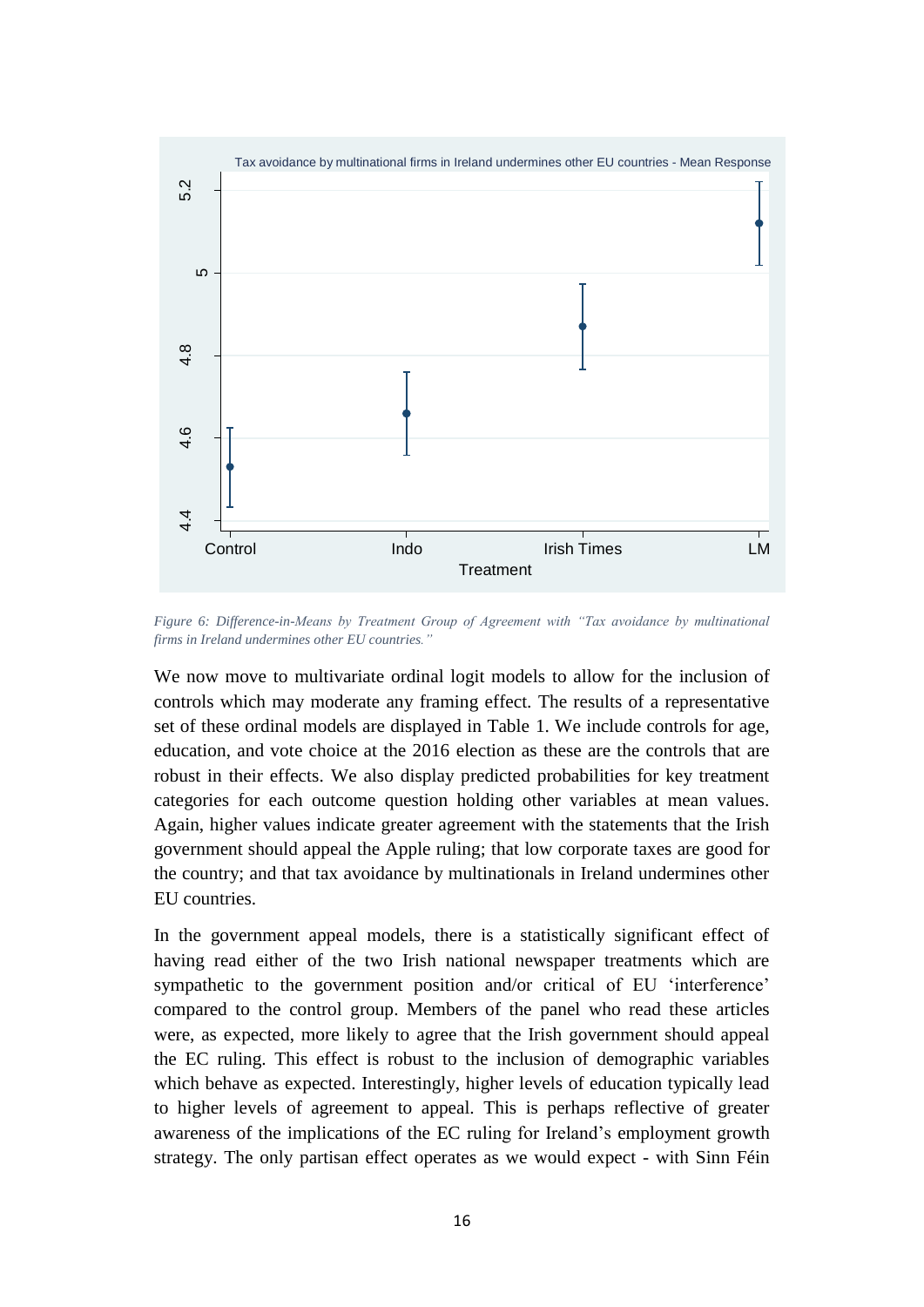(left nationalist) voters more likely to disagree with an appeal compared to those who did not vote in 2016. This is likely an effect of SF's more recent left-wing positioning, and their public criticism of corporate tax avoidance.

Figure 7 presents predicted probabilities for a respondent who received the *Irish Independent* treatment. This figure illustrates that the results hold for each category of outcome but tend to be larger for the more polarized categories with negative treatment exposure producing more likelihood of strong agreement (.052) or agreement (.024). While these effects are not strikingly large, the presence and persistence of an effect when introducing controls is still important given that this is a one-shot exercise and we might expect effects of news framing to be cumulative over time when respondents are/were exposed to these frames in the real world.

For the question regarding whether low corporate taxes are good for the country, there is a negative and highly statistically significant effect in the baseline models for exposure to the *Le Monde* treatment, compared to the control group. The *Irish Times* effect is not significant at conventional levels in the base model but both of these treatments are strongly significant when adding controls. In this case, both groups are more likely to disagree that low corporate taxes are good for Ireland and the effect is substantially larger for those exposed to the *Le Monde* treatment which provides a perspective rarely outlined in the Irish media.

Citizens exposed to more critical perspectives express more critical views, suggesting that if this perspective were more readily available in the Irish media, public opinion may have shifted against low/zero corporate tax rates as a major strategy for investment and growth. Figure 8 displays predicted probabilities of receiving the *Le Monde* treatment. Once more, the effects for most of the agreement and disagreement categories are statistically significant (apart from somewhat agree) and in particular, we see an effect on strong disagreement of .018 and on disagreement of approximately .022.

Finally, we examine effects for the question regarding whether tax avoidance by multinationals in Ireland undermines other EU countries. We observe highly statistically significant positive effects for the *Le Monde* and *Irish Times* treatments, indicating a stronger likelihood of agreement that tax avoidance has detrimental effects on other European countries. Figure 9 illustrates the *Le Monde* treatment increases the probability of a respondent choosing one of the highest agreement categories (strongly agree or agree) and decreasing the probability of choosing a disagreement category. The effect on the agree category is .08 and .09 for the strongly agree response.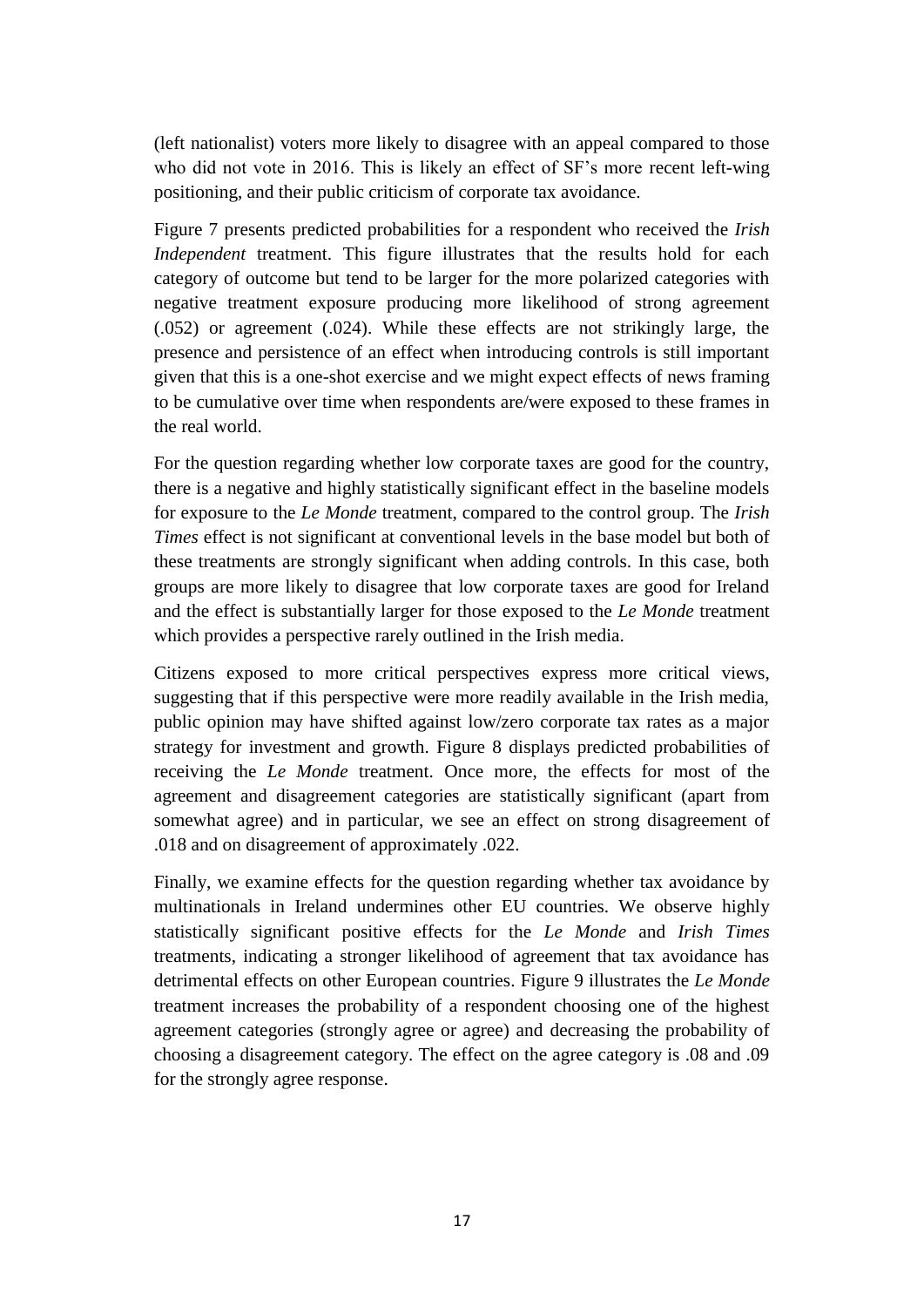|                    | Governme  | Governme             | Low                 | Low                 | Tax        | Tax        |
|--------------------|-----------|----------------------|---------------------|---------------------|------------|------------|
|                    | nt should | nt should            | Corp                | Corp                | Avoidanc   | Avoidanc   |
|                    | Appeal    | Appeal               | Taxes               | Taxes               | e          | e          |
|                    |           |                      | are                 | good for            | undermin   | undermin   |
|                    |           |                      | good for            | the                 | es other   | es other   |
|                    |           |                      | the                 | country             | EU         | EU         |
|                    |           |                      | country             |                     | countries  | countries  |
|                    |           |                      |                     |                     |            |            |
| Indo               | $0.348**$ | $0.386**$            | 0.0324              | 0.0635              | 0.158      | 0.151      |
|                    | (0.156)   | (0.159)              | (0.158)             | (0.160)             | (0.157)    | (0.159)    |
| <b>Irish Times</b> | $0.339**$ | $0.392**$            | $-0.259*$           |                     | $0.403**$  | $0.401**$  |
|                    |           |                      |                     | $0.315**$           |            |            |
|                    | (0.158)   | (0.160)              | (0.157)             | (0.160)             | (0.160)    | (0.162)    |
| Le Monde           | $-0.119$  | $-0.0975$            |                     |                     | $0.744***$ | $0.764***$ |
|                    |           |                      | $0.427**$<br>$\ast$ | $0.445**$<br>$\ast$ |            |            |
|                    | (0.160)   | (0.163)              | (0.157)             | (0.160)             | (0.160)    | (0.163)    |
| $25 - 34$          |           | 0.0861               |                     | 0.286               |            | 0.276      |
|                    |           | (0.212)              |                     | (0.214)             |            | (0.216)    |
| 35-44              |           | 0.112                |                     | 0.0866              |            | 0.221      |
|                    |           | (0.217)              |                     | (0.221)             |            | (0.223)    |
| 45-54              |           | 0.233                |                     | 0.141               |            | 0.352      |
|                    |           | (0.224)              |                     | (0.227)             |            | (0.226)    |
| 55-64              |           | 0.128                |                     | 0.0344              |            | 0.275      |
|                    |           |                      |                     | (0.245)             |            |            |
|                    |           | (0.242)<br>$0.652**$ |                     |                     |            | (0.246)    |
| 65-74              |           |                      |                     | $0.622**$           |            | 0.279      |
|                    |           | (0.257)              |                     | (0.255)             |            | (0.255)    |
| $75+$              |           | 0.837                |                     | 0.871               |            | 0.487      |
|                    |           | (0.592)              |                     | (0.593)             |            | (0.550)    |
| Primary            |           | 1.809***             |                     | 0.511               |            | $-0.0348$  |
|                    |           | (0.573)              |                     | (0.586)             |            | (0.600)    |
| Secondary          |           | $1.375***$           |                     | 0.612               |            | 0.284      |
|                    |           | (0.505)              |                     | (0.531)             |            | (0.525)    |
| Junior Cert        |           | 1.738***             |                     | $1.402**$           |            | 0.609      |
|                    |           |                      |                     | $\ast$              |            |            |
|                    |           | (0.479)              |                     | (0.506)             |            | (0.499)    |
| Under LC           |           | 1.691***             |                     | $1.177**$           |            | 0.682      |
|                    |           | (0.473)              |                     | (0.503)             |            | (0.495)    |
| Leaving            |           | $1.423***$           |                     | $1.051**$           |            | 0.467      |
| Cert               |           |                      |                     |                     |            |            |
|                    |           | (0.466)              |                     | (0.498)             |            | (0.490)    |
| Post-LC            |           | 0.340                |                     | $-0.923$            |            | $-1.930$   |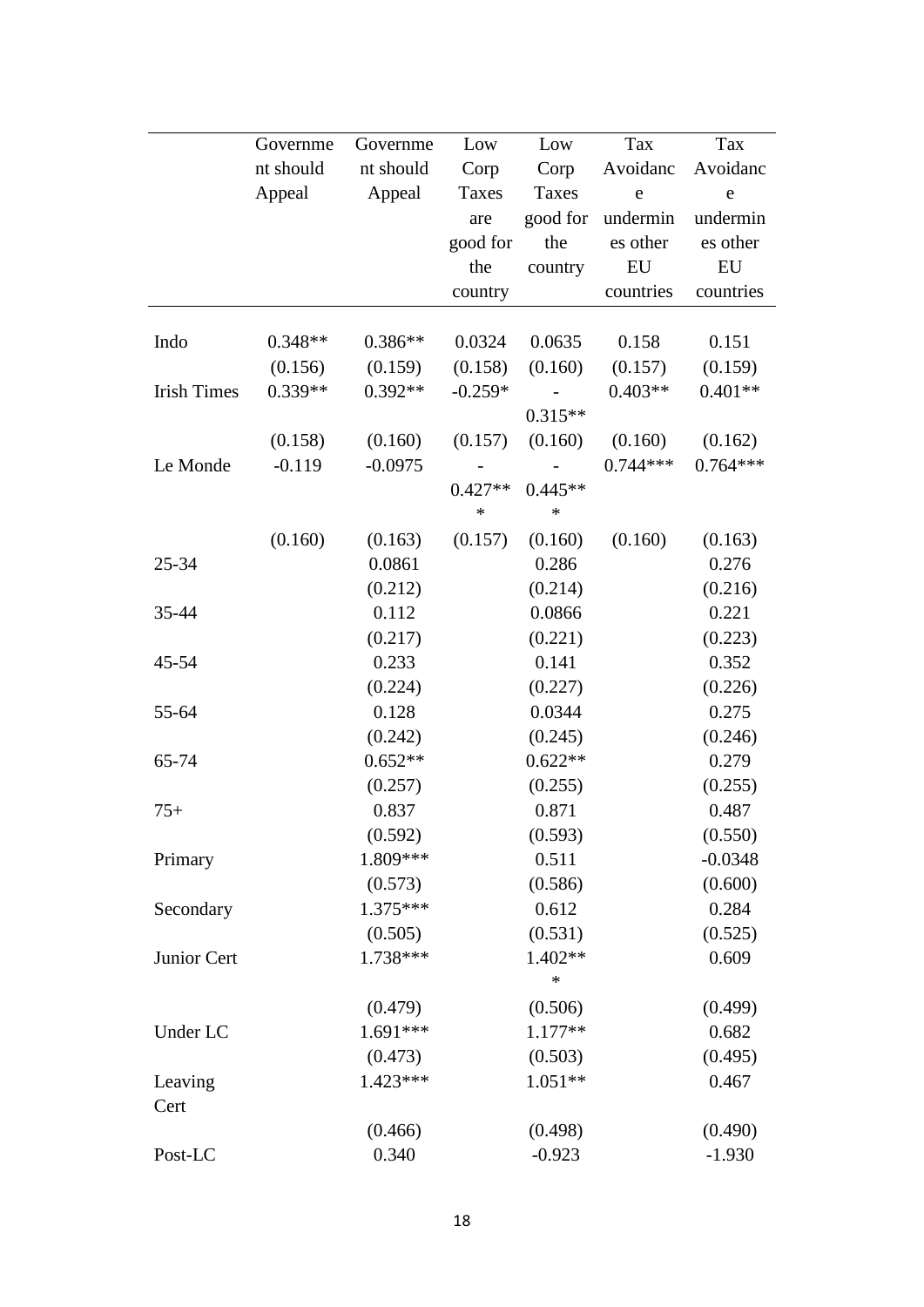|               |     | (1.348)     |     | (1.474)   |     | (1.347)     |
|---------------|-----|-------------|-----|-----------|-----|-------------|
| $3rd$ Level   |     | 3.338**     |     | 0.252     |     | $-0.464$    |
|               |     | (1.334)     |     | (1.290)   |     | (1.553)     |
| FG            |     | $-0.129$    |     | $0.536**$ |     | 0.00494     |
|               |     |             |     | $\ast$    |     |             |
|               |     | (0.179)     |     | (0.181)   |     | (0.182)     |
| FF            |     | $-0.220$    |     | $0.542**$ |     | $-0.225$    |
|               |     | (0.212)     |     | (0.214)   |     | (0.215)     |
| Sinn Fein     |     | $-0.607***$ |     | 0.201     |     | $-0.00744$  |
|               |     | (0.205)     |     | (0.199)   |     | (0.202)     |
| Labour        |     | $-0.0144$   |     | 0.112     |     | $0.545*$    |
|               |     | (0.318)     |     | (0.299)   |     | (0.311)     |
| Greens        |     | $-0.710$    |     | $-0.341$  |     | 0.368       |
|               |     | (0.433)     |     | (0.407)   |     | (0.427)     |
| Inds          |     | $-0.313$    |     | 0.0648    |     | $-0.393*$   |
|               |     | (0.230)     |     | (0.228)   |     | (0.226)     |
| <b>SP-PBP</b> |     | $-0.516$    |     | $-0.395$  |     | 0.285       |
|               |     | (0.379)     |     | (0.383)   |     | (0.379)     |
| Soc Dems      |     | $-0.342$    |     | 0.618     |     | 0.531       |
|               |     | (0.422)     |     | (0.412)   |     | (0.421)     |
| DK            |     | $-0.593***$ |     |           |     | $-0.682***$ |
|               |     |             |     | $0.454**$ |     |             |
|               |     | (0.207)     |     | (0.214)   |     | (0.216)     |
| Observatio    | 964 | 964         | 991 | 991       | 972 | 972         |
| ns            |     |             |     |           |     |             |

*Table 1: Ordinal Logistic Models. Standard errors in parentheses \*\*\* p<0.01, \*\* p<0.05., \*p<0.1.*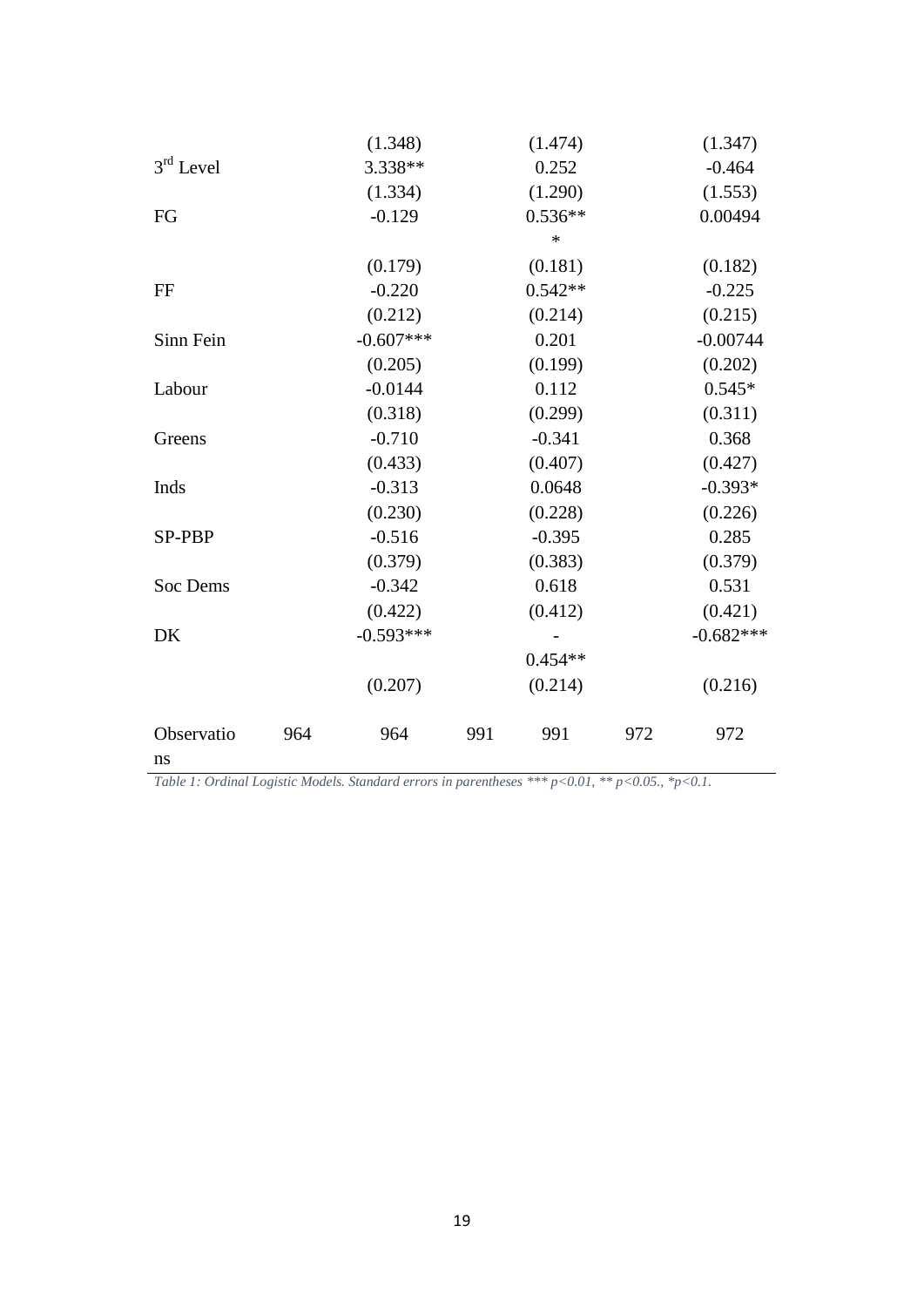

*Figure 7: Marginal Effects on Probability of receiving Indo Treatment for "Government should appeal Apple ruling" question holding controls at mean levels.*



*Figure 8: Marginal Effects on Probability of receiving Le Monde Treatment for "Low corporation taxes are good for the country" question holding controls at mean levels.*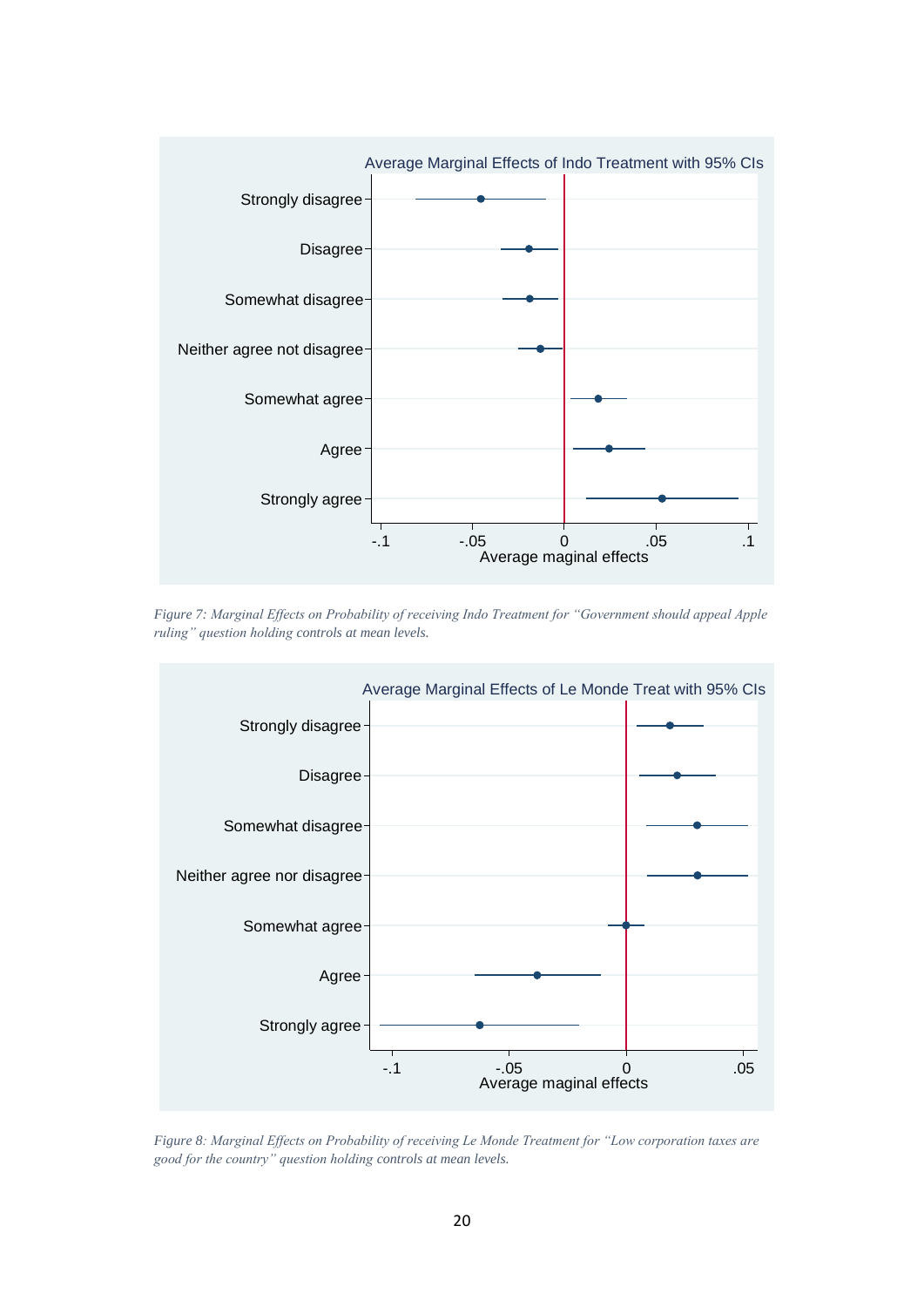

*Figure 9: Marginal Effects on Probability of receiving Le Monde Treatment for "Tax avoidance by foreign multinational firms in Ireland undermines other European countries" question holding controls at mean levels*

## **Conclusions**

This paper has used an original and novel survey experiment to examine potential media framing effects on attitudes to US corporate tax avoidance in Ireland, by leveraging differentially framed real world perspectives on one of the highest salient episodes of multinational tax avoidance in European public policy, the Apple tax case. We find that distinct media frames do have effects on Irish citizens' views on whether the EU's Apple tax ruling should be appealed, whether low corporate taxes are good for the country, and the assessment of the effects on Ireland's European neighbours. These preliminary results are robust to the inclusion of a number of control variables that may otherwise plausibly predict attitudes on this issue. There are three broader theoretical issues to be taken away from this experimental study, which are directly relevant to the scholarly literature in European public policy.

First, there is a growing literature that seeks to examine the structural influence that business wields over public policy. This has led to important studies that seek to examine the instrumental strategies that multinational firms use to advance their market interests in the EU, such as the through use of lobbying, or through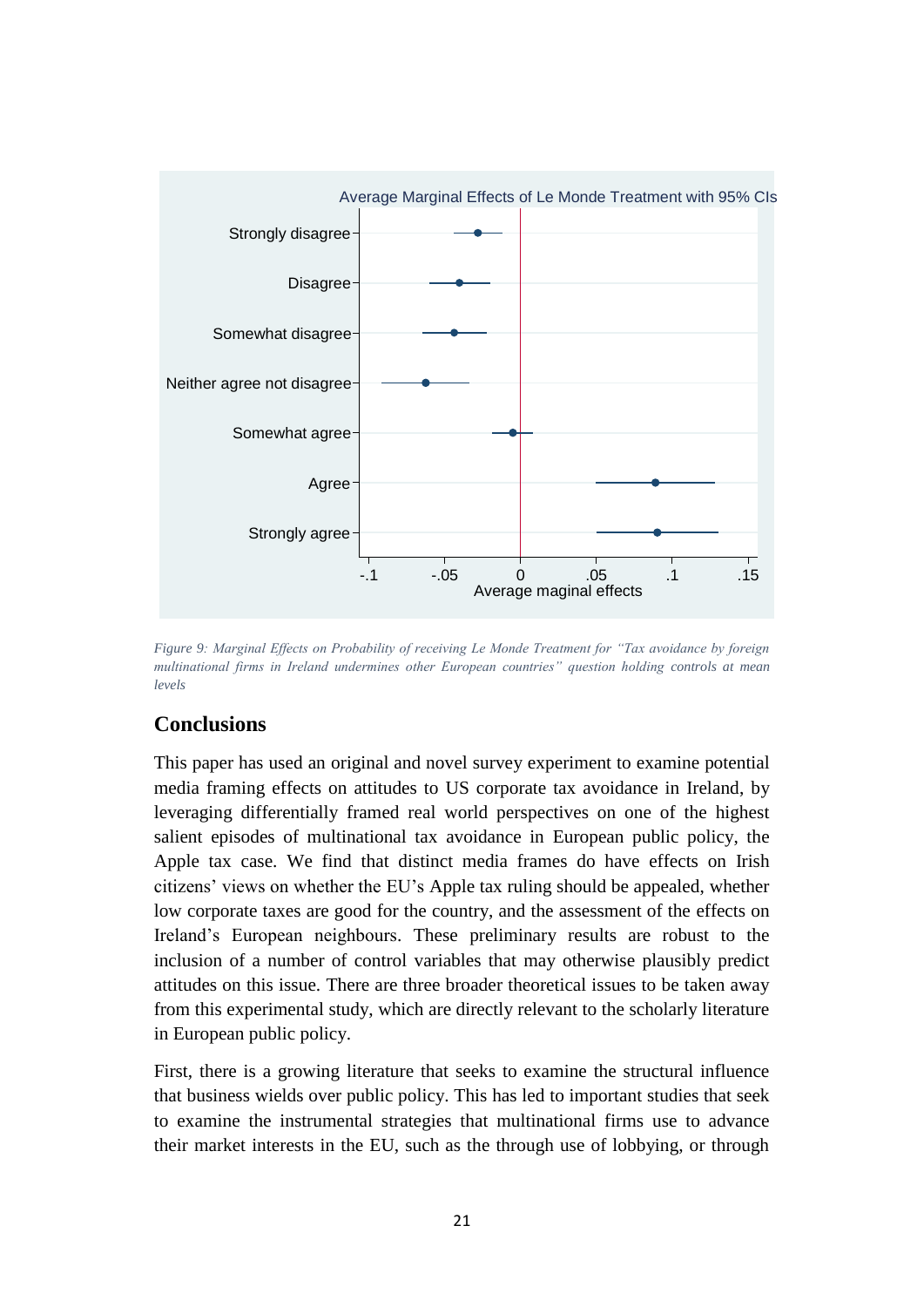the discursive construction of ideas and discourse (Kastner 2017; Culpepper 2015; Gabor 2016; Swank 2016; Hay & Rosamond 2002). We contribute to these debates by demonstrating that the role of media frame is crucial for explaining popular support for the most controversial aspect of business influence over politics: corporate tax avoidance. More precisely, within the context of the EU, we demonstrate that national media frames are important factors in pushing against those EU regulations that seek to take a "European" perspective over national "beggar thy neighbour" economic policies.

Second, and related to this, the trajectory of European integration is toward a preference for more fiscal harmonisation, and reflected in the EC's proposals for a Common Consolidated Corporate Tax Base (CCCTB). This preference for more fiscal harmonisation is likely to increase post-Brexit, given that the UK, previously the most vocal opponent of a CCCTB, is no longer at the bargaining table. Furthermore, European citizens are likely to push for greater EU policies to crack down on corporate tax avoidance, particularly amongst the big US tech companies. This obviously pits the Irish state against the EU, to such an extent that some Europhile Irish politicians have declared they would sooner leave the EU than accept any intervention against Irish corporate tax sovereignty. Our findings suggest that national media are a crucial actor in shoring up this procorporate business support among the electorate. This is a real challenge for EU policymakers, given the absence of a European wide public sphere.

Finally, in the study of comparative European political economy, where our research is firmly grounded, there has been a renaissance of studies into the *electoral determinants* of national growth regimes, and national varieties of capitalism (Beramendi et al 2015; Kriesi 2018; Ares et al 2017; Afonso et al 2015). Our findings suggest that the role of the media is a crucial variable in legitimating national growth models, and shoring up popular support for national varieties of capitalism, particularly when there is distributive conflict involved. We anticipate our findings can be generalised to other member-states that adopt beggar thy neighbour economic policies to advance their growth regime, such as Germany. As far we are aware, this is the first study to make this argument, and to use a media survey experiment to test attitudes toward corporate tax avoidance in Europe. Future research on the politics of contemporary capitalism in Europe would be well placed to examine the precise relationship between media frames, attitudes, national growth regimes and voting behaviour.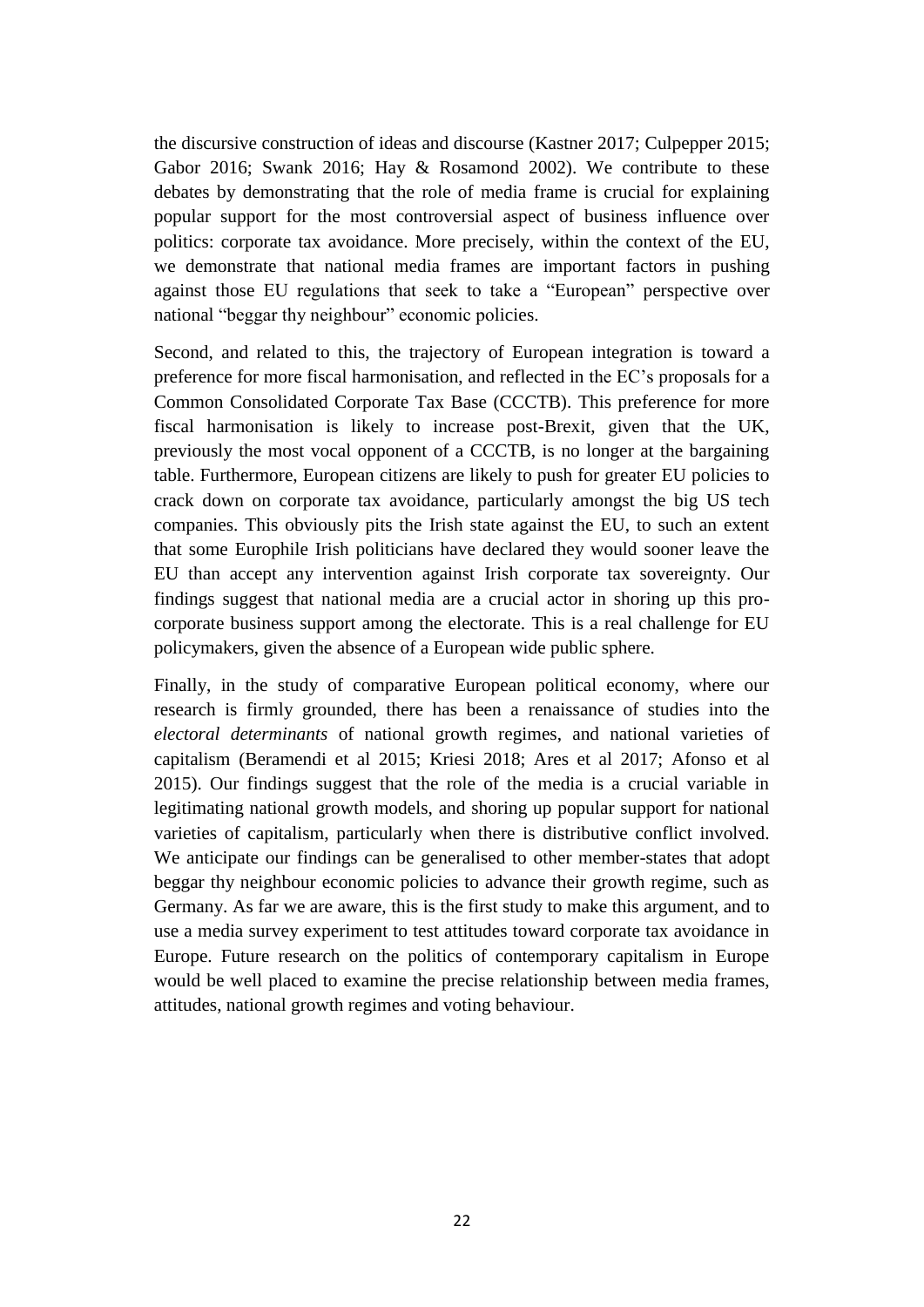#### **References**

- ABC (2017). '2017 Island of Ireland Report.' Available at: [http://www.ilevel.ie/media-blog/print/102971-irish-newspaper-circulation](http://www.ilevel.ie/media-blog/print/102971-irish-newspaper-circulation-july-dec-2017-island-of-ireland-report-2)[july-dec-2017-island-of-ireland-report-2.](http://www.ilevel.ie/media-blog/print/102971-irish-newspaper-circulation-july-dec-2017-island-of-ireland-report-2)
- Afonso, A., Zartaloudis, S., and Papadopoulos, Y. (2015). 'How party linkages shape austerity politics: clientelism and fiscal adjustment in Greece and Portugal during the eurozone crisis.' *Journal of European Public Policy*, *22*(3): 315-334.
- Ares, M., Ceka, B., and Kriesi, H. (2017). 'Diffuse support for the European Union: spillover effects of the politicization of the European integration process at the domestic level.' *Journal of European Public Policy*, *24*(8): 1091-1115.
- Baccaro, L and Pontusson, J. (2016). 'Rethinking comparative political economy: the growth model perspective.' *Politics & Society*, 44(2): 175-207.
- Barnes, L., and Hicks, T. (2018). 'Making Austerity Popular: The Media and Mass Attitudes Towards Fiscal Policy.' *American Journal of Political Science*. Forthcoming.
- Beramendi, P., Häusermann, S., Kitschelt, H., and Kriesi, H. eds. (2015). *The Politics of Advanced Capitalism*. NY: Cambridge University Press.
- Chen, S., Powers, K. and Stomberg, B. (2015). 'Examining the role of the media in influencing corporate tax avoidance and disclosure.' SSRN Working Paper.
- Chilton, A. S., Milner, H. V. and Tingley, D. (2017). "Reciprocity and Public Opposition to Foreign Direct Investment." *British Journal of Political Science*. First View.
- Collins, S. (2016). 'Irish Times' poll: Majority support appeal of Apple ruling.' *The Irish Times*, 10 October.
- Culpepper, P. D. (2010). *Quiet politics and business power: Corporate control in Europe and Japan*. NY: Cambridge University Press.
- Culpepper, P. D. (2015). 'Structural power and political science in the post-crisis era.' *Business and Politics*, 17(3): 391-409.
- Culpepper, P. D. and Thelen, K. (2018). 'It's Hard to Unplug from the Matrix: Consumers and the Politics of Platform Power.' Oxford: Working Paper.
- Druckman, J. N. (2001a). 'The implications of framing effects for citizen competence.' *Political Behavior* 23(3): 225-256.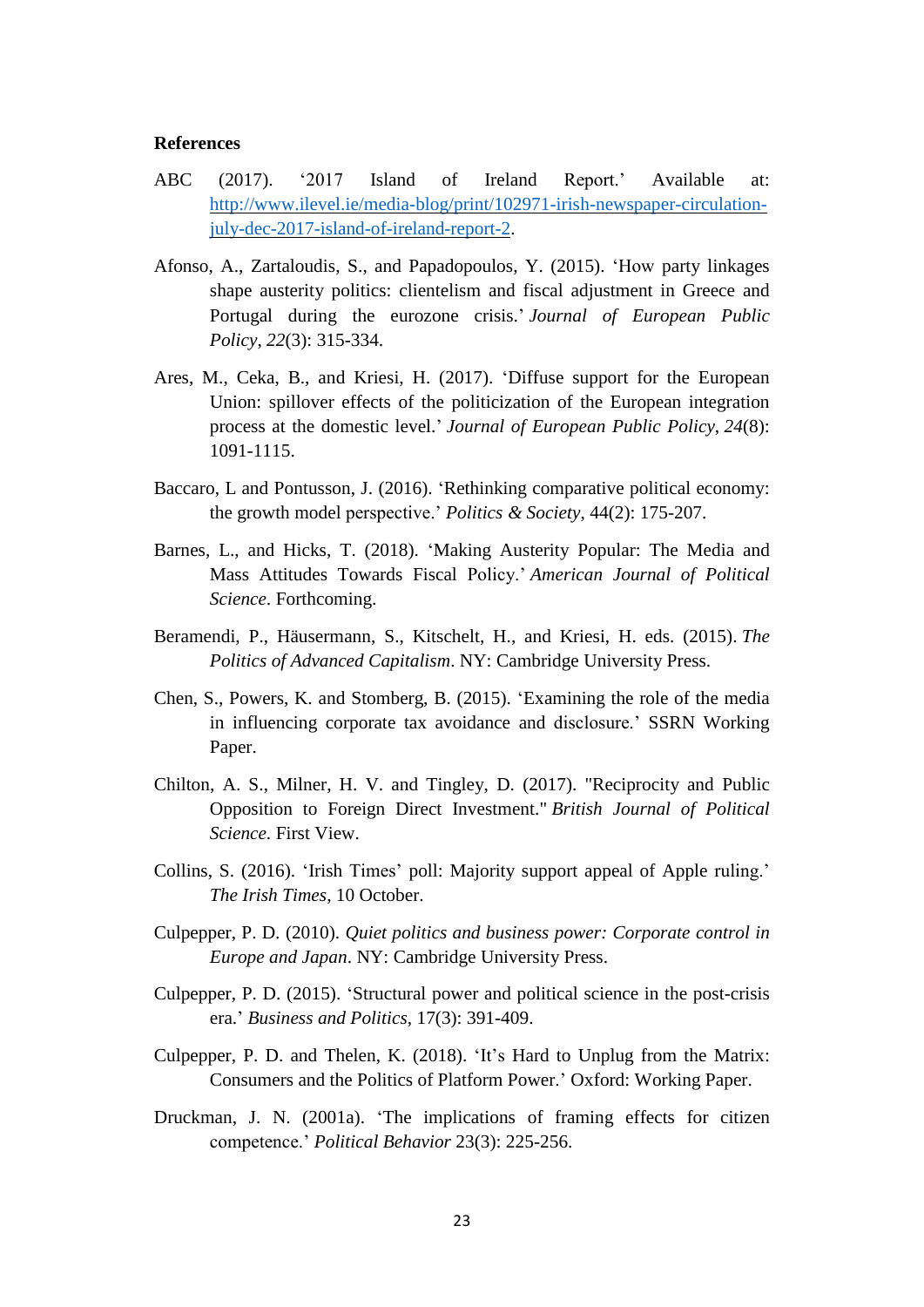- Druckman, J. N. (2001b). "On the limits of framing effects: who can frame?" *Journal of Politics* 63(4): 1041-1066.
- Druckman, J. N. and Parkin, M. (2005). 'The impact of media bias: How editorial slant affects voters.' *Journal of Politics* 67(4): 1030-1049.
- Gabor, D. (2016). 'A step too far? The European financial transactions tax on shadow banking.' *Journal of European Public Policy*, *23*(6): 925-945.
- Hacker, J. S. and Pierson, P. (2010). *Winner-Take-All Politics: How Washington Made the Rich Richer And Turned Its Back on the Middle Class*. NY: Simon & Schuster.
- Hall, P. A. and Soskice, D. (2001). *Varieties of Capitalism: The Institutional Foundations of Comparative Advantage*. Oxford: Oxford University Press.
- Harell, A., Soroka, S. and Iyengar, S. (2016). 'Race, prejudice and attitudes toward redistribution: A comparative experimental approach.' *European Journal of Political Research* 55(4): 723-744.
- Hay, C. and Rosamond, B. (2002). 'Globalization, European integration and the discursive construction of economic imperatives.' *Journal of European Public Policy*, *9*(2): 147-167.
- Iyengar, S. (1991). *Is Anyone Responsible? How Television Frames Political Issues*. Chicago: University of Chicago Press.
- Iyengar, S. (2008). 'Experimental Designs for Political Communication Research: Using New Technology and Online Participant Pools to Overcome the Problem of Generalizability.' Stanford University: Political Communication Lab Research Paper.
- Jensen, N. M. and Lindstädt, R. (2013). 'Globalization with whom: Contextdependent foreign direct investment preferences.' Working Paper.
- Kahneman, D. and Tversky, A. (1984). 'Choices, values, and frames.' *American psychologist* 39(4): 341-350.
- Kastner, L. (2017). 'Business lobbying under salience–financial industry mobilization against the European financial transaction tax.' *Journal of European Public Policy*: 1-19.
- Kinder, D. and Palfrey, T. (1993). Eds. *Experimental Foundations of Political Science*. Ann Arbor, MI: University of Michigan Press.
- Kinder, D. (2007). 'Curmudgeonly Advice.' *Journal of Communication* 57(1): 155-162.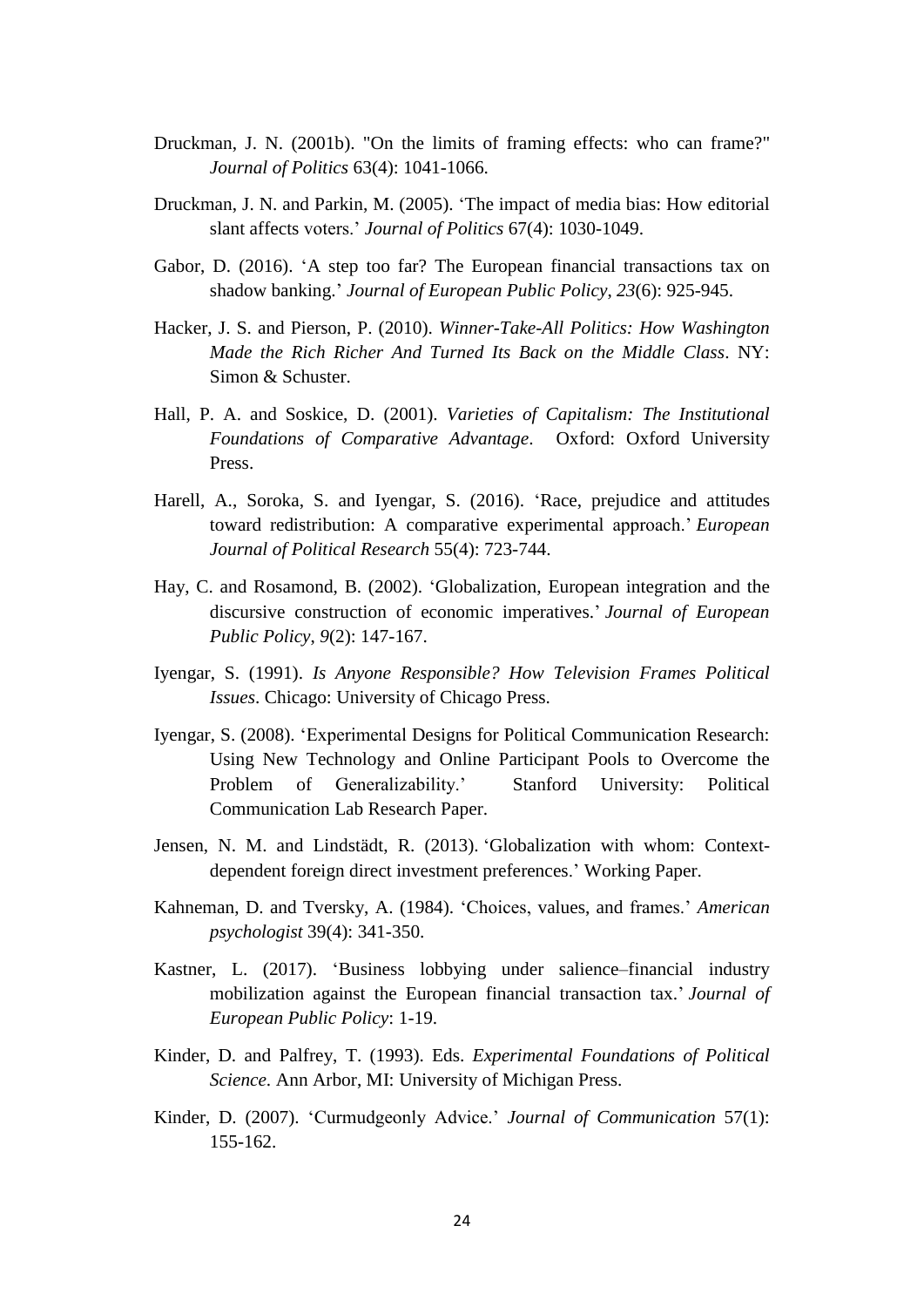- Kriesi, H. (2018). 'The implications of the euro crisis for democracy.' *Journal of European Public Policy*, *25*(1): 59-82.
- Ladd, J. and Lenz. G. S. (2009). 'Exploiting a rare communication shift to document the persuasive power of the news media.' *American Journal of Political Science* 53 (2): 394-410.
- Lee, J. H. (2009). 'News values, media coverage, and audience attention: An analysis of direct and mediated causal relationships.' *Journalism & Mass Communication Quarterly* 86 (1): 175-190.
- Lee, S. (2015). "News Media Coverage of Corporate Tax Avoidance and Corporate Tax Reporting." *WU Vienna International Taxation Research Paper Series*, 2015-16. WU Vienna University of Economics and Business, Universität Wien, Vienna.
- Nelson, T. E., Clawson, R.A. and Oxley, Z. M. (1997). "Media framing of a civil liberties conflict and its effect on tolerance." *American Political Science Review* 91(3): 567-583.
- Pandya, S. (2010). 'Labor markets and the demand for foreign direct investment.' *International Organization* 64(3): 389-409.
- Regan, A. and Brazys, S. (2018). 'Celtic Phoenix or Leprechaun Economics? The Politics of an FDI-led Growth Model in Europe.' *New Political Economy*, *23*(2): 223-238.
- Shah, P. (2016). 'Exploring public attitudes to tax avoidance in 2015.' HM Revenue & Customs Report. London: Crown Copyright.
- Scheufele, D. A. (2000). 'Agenda-setting, priming, and framing revisited: Another look at cognitive effects of political communication.' *Mass Communication & Society* 3 (2-3): 297-316.
- Scheufele, D. A., and Tewksbury, D. (2007). 'Framing, agenda setting, and priming: The evolution of three media effects models.' *Journal of Communication* 57 (1): 9-20.
- Slothuus, R. (2007). 'Framing Deservingness to Win Support for Welfare State Retrenchment.' *Scandinavian Political Studies* 30(3): 323-344.
- Swank, D. (2016). 'Taxing choices: international competition, domestic institutions and the transformation of corporate tax policy.' *Journal of European Public Policy*, *23*(4): 571-603.
- Thelen, K. (2014). *Varieties of liberalization and the new politics of social solidarity*. NY: Cambridge University Press.